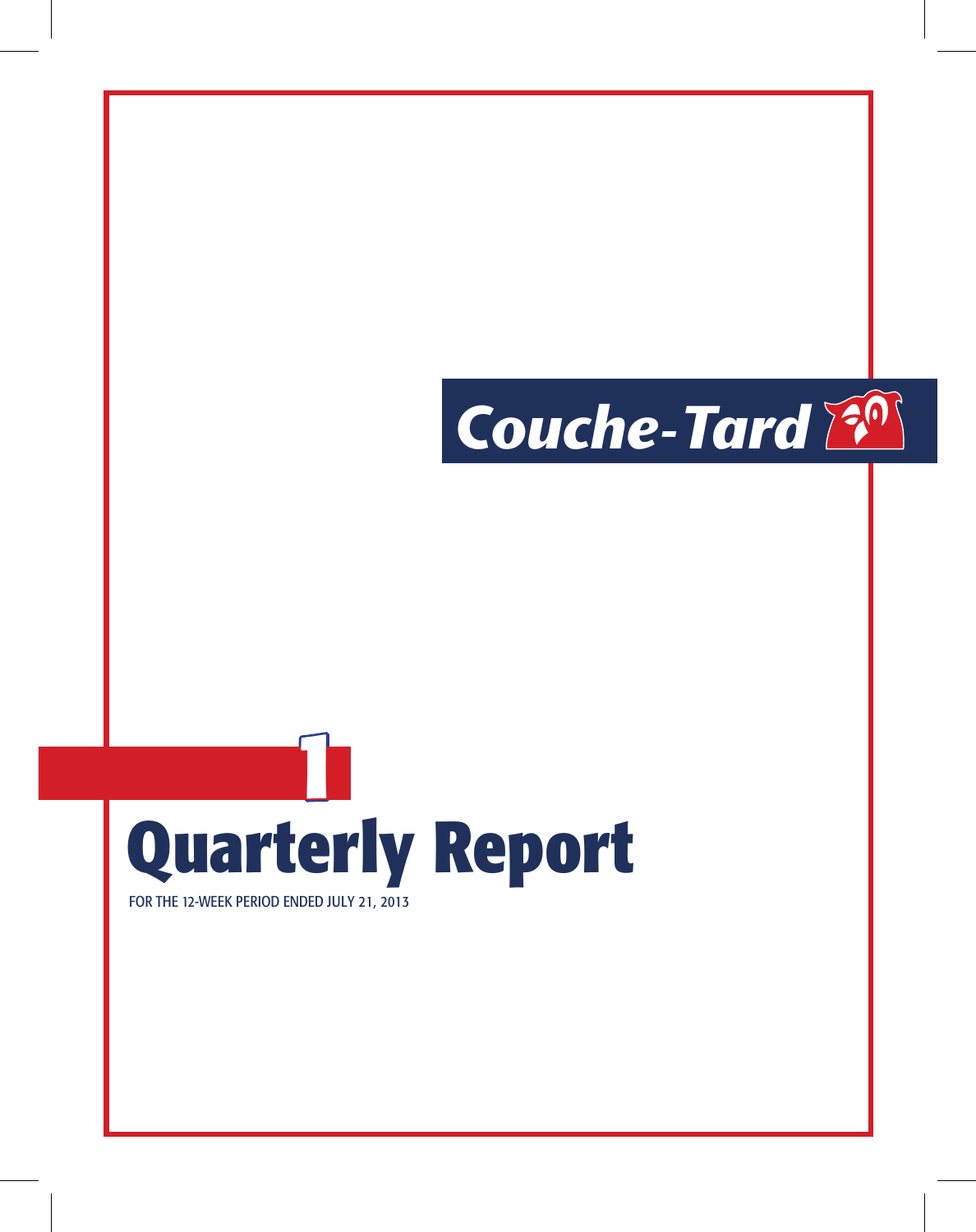# **Management's Discussion and Analysis**

*The purpose of this Management's Discussion and Analysis ("MD&A") is, as required by regulators, to explain management's point of view on Alimentation Couche-Tard Inc.'s ("Couche-Tard") financial condition and results of operations as well as its performance during the first quarter of the fiscal year ending April 27, 2014. More specifically, it aims to let the reader better understand our development strategy, performance in relation to objectives, future expectations and how we address risk and manage our financial resources. This MD&A also provides information to improve the reader's understanding of the consolidated financial statements and related notes. It should therefore be read in conjunction with those documents. By "we", "our", "us" and "the Corporation", we refer collectively to Couche-Tard and its subsidiaries.* 

*Except where otherwise indicated, all financial information reflected herein is expressed in United States dollars ("US dollars") and determined on the basis of International Financial Reporting Standards ("IFRS") as issued by the International Accounting Standards Board ("IASB"). We also use measures in this MD&A that do not comply with IFRS. When such measures are presented, they are defined and the reader is informed. This MD&A should be read in conjunction with the annual consolidated financial statements and related notes included in our 2013 Annual Report, which, along with additional information relating to Couche-Tard, including the most recent Annual Information Form, is available on SEDAR at www.sedar.com and on our website at www.couche-tard.com/corporate.* 

# **Forward-Looking Statements**

This MD&A includes certain statements that are "forward-looking statements" within the meaning of the securities laws of Canada. Any statement in this MD&A that is not a statement of historical fact may be deemed to be a forward-looking statement. When used in this MD&A, the words "believe", "intend", "expect", "estimate" and other similar expressions are generally intended to identify forward-looking statements. It is important to know that the forward-looking statements in this MD&A describe our expectations as at August 30, 2013, which are not guarantees of future performance of Couche-Tard or its industry, and involve known and unknown risks and uncertainties that may cause Couche-Tard's or the industry's outlook, actual results or performance to be materially different from any future results or performance expressed or implied by such statements. Our actual results could be materially different from our expectations if known or unknown risks affect our business, or if our estimates or assumptions turn out to be inaccurate. A change affecting an assumption can also have an impact on other interrelated assumptions, which could increase or diminish the effect of the change. As a result, we cannot guarantee that any forward-looking statement will materialize and, accordingly, the reader is cautioned not to place undue reliance on these forward-looking statements. Forward-looking statements do not take into account the effect that transactions or special items announced or occurring after the statements are made may have on our business. For example, they do not include the effect of sales of assets, monetization, mergers, acquisitions, other business combinations or transactions, asset write-downs or other charges announced or occurring after forward-looking statements are made.

Unless otherwise required by applicable securities laws, we disclaim any intention or obligation to update or revise the forward-looking statements, whether as a result of new information, future events or otherwise.

The foregoing risks and uncertainties include the risks set forth under "Business Risks" in our 2013 Annual Report as well as other risks detailed from time to time in reports filed by Couche-Tard with securities regulators in Canada.

# **Our Business**

We are the leader in the Canadian convenience store industry. In the United States, we are the largest independent convenience store operator in terms of number of company-operated stores. In Europe, we are a leader in convenience store and road transportation fuel in Scandinavian countries and in the Baltic States while we have a growing presence in Poland.

As of July 21, 2013, our network comprises 6,198 convenience stores throughout North America, including 4,678 stores with road transportation fuel dispensing. Our North-American network consists of 13 business units, including nine in the United States covering 39 states and the District of Columbia and four in Canada covering all ten provinces. More than 60,000 people are employed throughout our network and at the service offices in North America.

In Europe, we operate a broad retail network across Scandinavia (Norway, Sweden, Denmark), Poland, the Baltics (Estonia, Latvia, Lithuania) and Russia with 2,287 stores as at July 21, 2013, the majority of which offer road transportation fuel and convenience products while the others are unmanned automated service-stations which offer road transportation fuel only.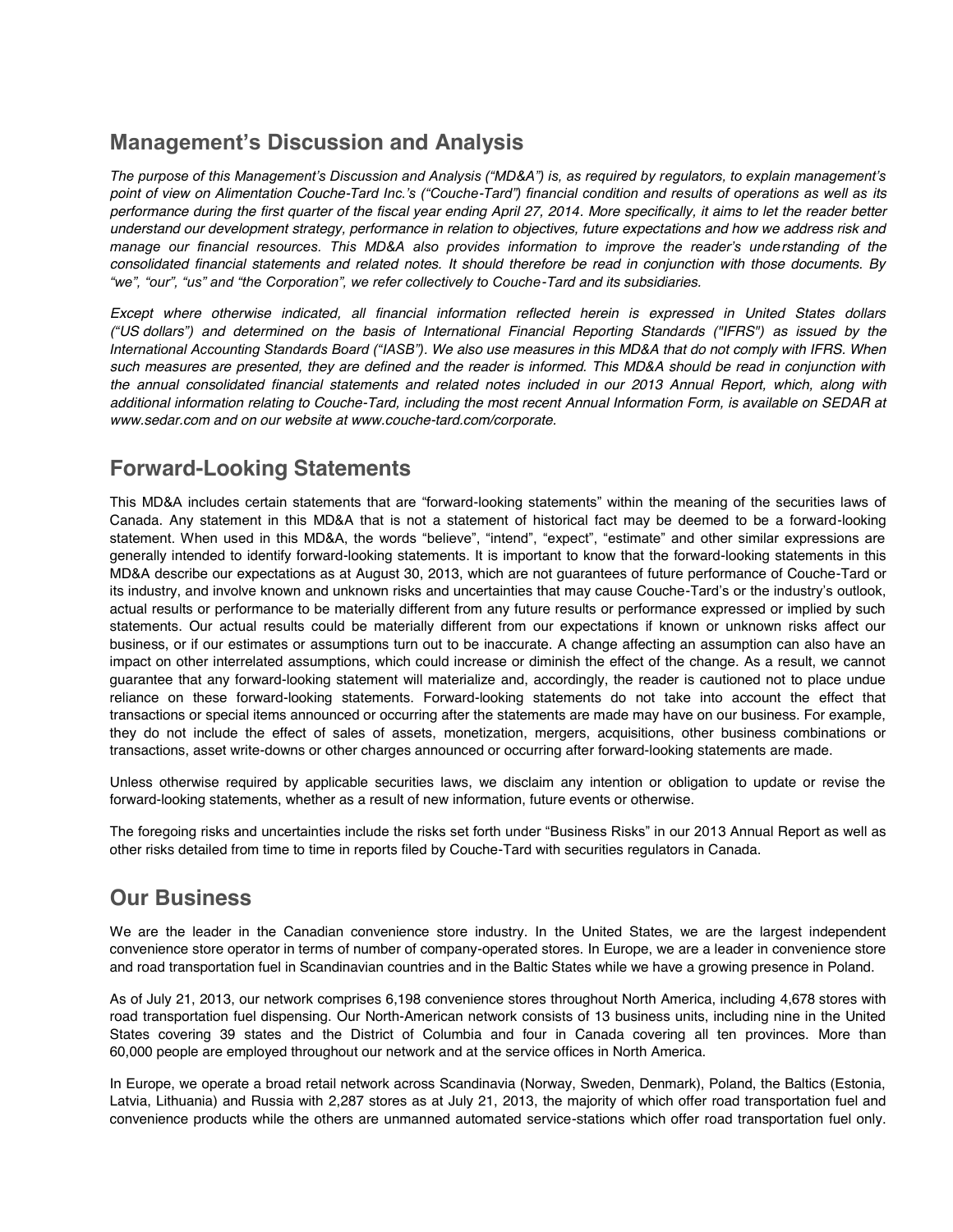We also offer other products, including stationary energy, marine fuel, aviation fuel, lubricants and chemicals. We operate key fuel terminals and fuel depots in eight countries. Including employees at Statoil branded franchise stations, about 18,500 people work in our retail network, terminals and service offices across Europe.

In addition, under licensing agreements, about 4,200 stores are operated under the Circle K banner in ten other countries worldwide (China, Guam, Honduras, Hong Kong, Indonesia, Japan, Macau, Mexico, Vietnam and United Arab Emirates) which brings to more than 12,650 the number of sites in our network.

Our mission is to offer our clients a quick and outstanding service by developing a customized and friendly relationship while still finding ways to surprise them on a daily basis. In this regard, we strive to meet the demands and needs of our clientele based on their regional requirements. To do so, we offer consumers food and beverage items, road transportation fuel and other high-quality products and services designed to meet clients' demands in a clean and welcoming environment. Our positioning in the industry stems primarily from the success of our business model, which is based on a decentralized management structure, an ongoing comparison of best practices and operational expertise that is enhanced by our experience in the various regions of our network. Our positioning is also a result of our focus on in-store merchandise, as well as our continued investments in our stores.

# **Value creation**

In the United States, the convenience store sector is fragmented and in a consolidation phase. We are participating in this process through our acquisitions and the market shares we gain when competitors close sites and by improving our offering. In Europe and Canada, the convenience store sector is often dominated by a few major players, including integrated oil companies. Some of these integrated oil companies are in the process of selling or are expected to sell their retail assets. We intend to study investment opportunities that might come to us through this process.

However, despite this context, acquisitions have to be concluded at reasonable conditions in order to create value for our Corporation and its shareholders. Therefore, we do not favour store count growth to the detriment of profitability. In addition to our participation in the consolidation phase of our sector and in the selling by integrated oil companies of their retail assets, it has to be noted that in recent years, organic contribution has played an important role in the growth of our net earnings. The on-going improvement of our offer, including fresh products, supply terms and efficiency of our business has been a highlight, especially with the absence of significant acquisitions and net growth in store count in the recent years, prior to the acquisition of Statoil Fuel & Retail. Thus, all these elements contributed to the growth in net earnings and to value creation for our shareholders and other stakeholders. We intend to continue in this direction.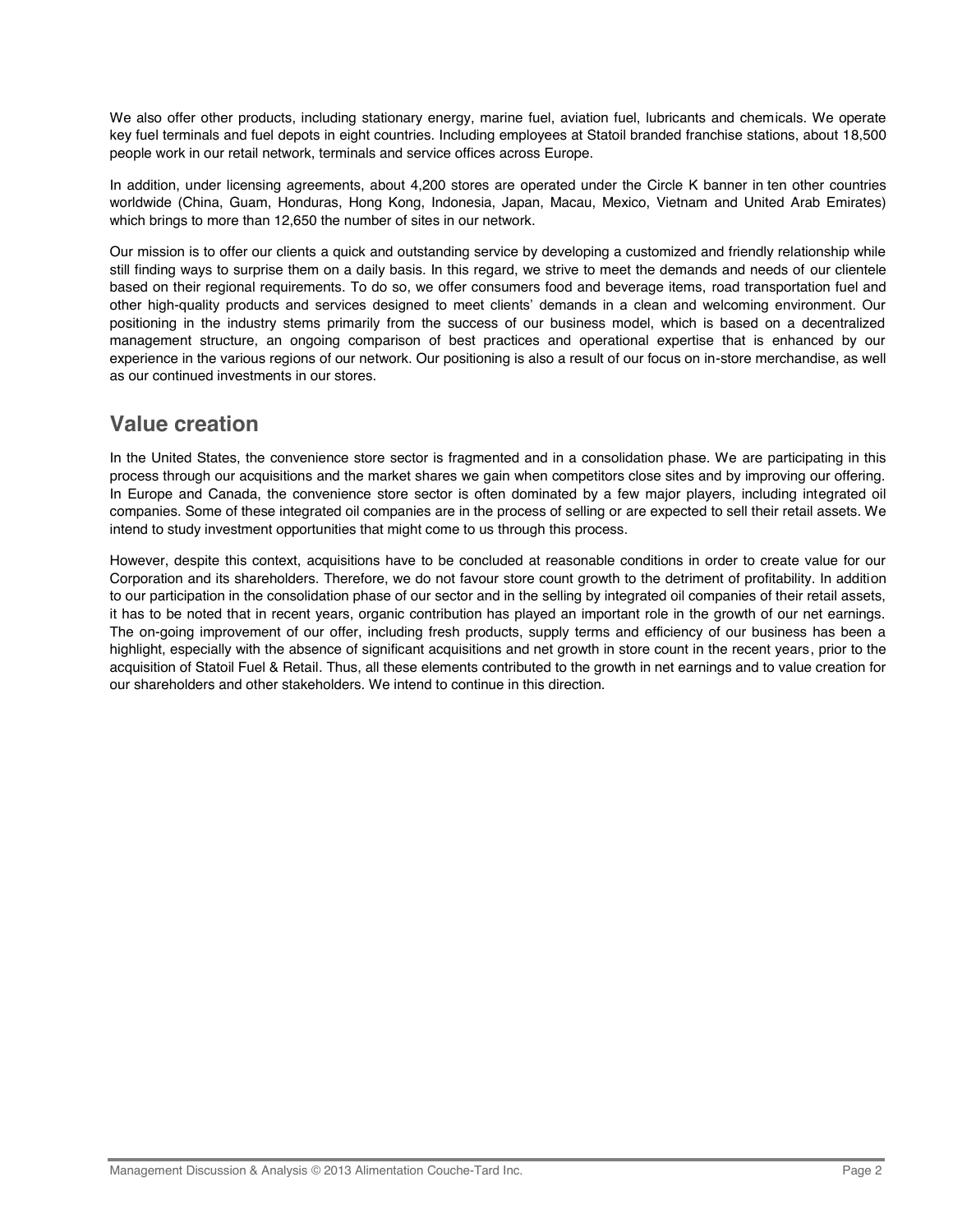# **Exchange Rate Data**

We use the US dollar as our reporting currency which provides more relevant information given the predominance of our operations in the United States and the significant portion of our debt denominated in US dollars.

The following table sets forth information about exchange rates based upon closing rates expressed as US dollars per comparative currency unit:

|                                   | 12-week period<br>ended | 12-week period<br>ended |
|-----------------------------------|-------------------------|-------------------------|
|                                   | July 21, 2013           | July 22, 2012           |
| Average for period <sup>(1)</sup> |                         |                         |
| Canadian Dollar                   | 0.9707                  | 0.9830                  |
| Norwegian Krone <sup>(2)</sup>    | 0.1693                  | 0.1669                  |
| Swedish Krone <sup>(2)</sup>      | 0.1511                  | 0.1424                  |
| Danish Krone <sup>(2)</sup>       | 0.1752                  | 0.1687                  |
| Zloty $^{(2)}$                    | 0.3076                  | 0.2947                  |
| Euro $(2)$                        | 1.3060                  | 1.2542                  |
| Lats $(2)$                        | 1.8625                  | 1.8010                  |
| Litas $(2)$                       | 0.3783                  | 0.3633                  |
| Ruble <sup>(2)</sup>              | 0.0312                  | 0.0303                  |
|                                   |                         |                         |
|                                   |                         |                         |
|                                   | As at July 21, 2013     | As at April 28, 2013    |
| Period end                        |                         |                         |
| <b>Canadian Dollar</b>            | 0.9646                  | 0.9834                  |
| Norwegian Krone                   | 0.1674                  | 0.1734                  |
| Swedish Krone                     | 0.1529                  | 0.1543                  |
| Danish Krone                      | 0.1762                  | 0.1766                  |
| Zloty                             | 0.3103                  | 0.3163                  |
| Euro                              | 1.3141                  | 1.3170                  |
| Lats                              | 1.8713                  | 1.8822                  |
| Litas                             | 0.3808                  | 0.3814                  |
| Ruble                             | 0.0309                  | 0.0322                  |

(1) Calculated by taking the average of the closing exchange rates of each day in the applicable period.

(2) Average rate for the period from May 1<sup>st</sup>, 2013 to July 21, 2013 for the 12-week period ended July 21, 2013 and from June 20, 2012 to June 30, 2012 for the 12-week period ended July 22, 2012. Calculated using the average exchange rate at the close of each day for the stated period.

Considering we use the US dollar as our reporting currency, in our consolidated financial statements and in the present document, unless indicated otherwise, results from our Canadian, European and corporate operations are translated into US dollars using the average rate for the period. Unless otherwise indicated, variances and explanations related to variations in the foreign exchange rate and the volatility of the Canadian dollar and European currencies which we discuss in the present document are therefore related to the translation in US dollars of our Canadian, European and corporate operations results.

# **Overview of the First Quarter of Fiscal 2014**

Net earnings amounted to \$255.0 million for the first quarter of fiscal 2014, up 147.8% over the corresponding period of fiscal 2013. Excluding from the first quarter of fiscal 2014 earnings the negative goodwill of \$41.6 million, the net foreign exchange gain as well as acquisition costs and excluding from the first quarter of fiscal 2013 earnings the non-recurring loss on foreign exchange forward contracts, the net foreign exchange gain, acquisition costs as well as the negative goodwill, the first quarter of fiscal 2014 net earnings would have been approximately \$220.0 million (\$1.16 per share on a diluted basis) compared to \$182.0 million (\$1.00 per share on a diluted basis) for the corresponding period of fiscal 2013, an increase of \$38.0 million, or 21.0%. This increase is mainly attributable to the contribution from acquisitions as well as the sound management of our expenses. These items, which contributed to the growth in net earnings, were partially offset by lower road transportation fuel and merchandise and service margins, the increase in financial expenses attributable to the additional debt that we incurred to finance the acquisition of Statoil Fuel & Retail.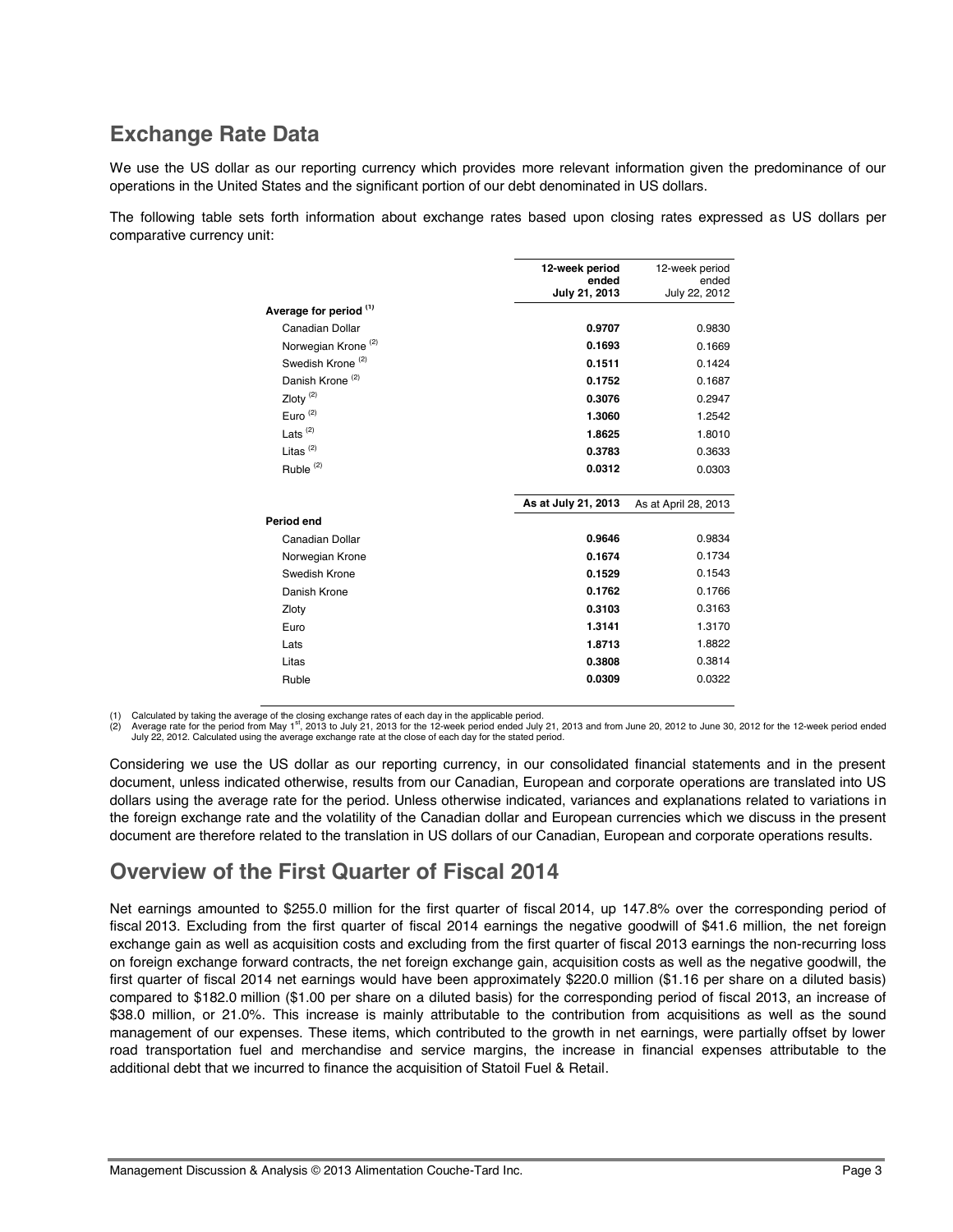# **Statoil Fuel & Retail**

#### *Quarterly results*

Our results for the 12-week period ended July 21, 2013 include those of Statoil Fuel & Retail for the period beginning May 1<sup>st</sup>, 2013 and ending July 21, 2013. Because Couche-Tard's and Statoil Fuel & Retail's accounting periods are not aligned, Statoil Fuel & Retail results for the period from July 1<sup>st</sup>, 2013 to July 21, 2013 were determined according to management's best estimates based on the current budget, trends observed during the previous periods as well as preliminary indications of results for the month of July 2013. Any difference between estimated results and actual results will be reported in the next quarter results. For the period ended July 22, 2012, our results include those of Statoil Fuel & Retail for the period beginning June 20, 2012 and ending June 30, 2012. Our consolidated balance sheet as of July 21, 2013 includes the balance sheet of Statoil Fuel & Retail as of June 30, 2013, as adjusted for significant transactions.

The following table provides an overview of Statoil Fuel & Retail's accounting periods that will be incorporated in our upcoming consolidated financial statements:

| <b>Couche-Tard quarters</b>                                                        | Statoil Fuel & Retail equivalent accounting periods                                                                          | <b>Statoil Fuel &amp; Retail balance</b><br>sheet date (2) |
|------------------------------------------------------------------------------------|------------------------------------------------------------------------------------------------------------------------------|------------------------------------------------------------|
| 12-week period that will end October 13, 2013<br>$(2^{nd}$ quarter of fiscal 2014) | From July 22 to July 31, 2013, August and September 2013 and from October 1 <sup>st</sup> to October 13, 2013 <sup>(1)</sup> | September 30, 2013                                         |
| 16-week period that will end February 2, 2014<br>$(3rd$ quarter of fiscal 2014)    | From October 14 to October 31, 2013, November and December 2013<br>and January 2014                                          | January 31, 2014                                           |
| 12-week period that will end April 27, 2014<br>$(4th$ quarter of fiscal 2014)      | February, March and April 2014                                                                                               | April 30, 2014                                             |

(1) For the period from October 1<sup>st</sup> to October 13, 2013, Statoil Fuel & Retail results will be determined according to management's best estimates based on the current budget<br>and trends observed during the previous perio

(2) The consolidated balance sheet will be adjusted for significant transactions, if any, occurring between Statoil Fuel & Retail balance sheet date and Couche-Tard balance sheet date.

We expect that the alignment of Statoil Fuel & Retail's accounting periods with those of Couche-Tard should be made once we have finalized replacing Statoil Fuel & Retail financial systems, which is, as of now, scheduled to be completed by the end of fiscal 2014.

#### *Synergies and cost reduction initiatives*

Since the acquisition of Statoil Fuel & Retail, we have been actively working on identifying and implementing available synergies and cost reduction opportunities. Our analysis shows that opportunities are numerous and promising. Some can be implemented immediately while others may take more time to implement since they require rigorous analysis and planning. The implementation of a new ERP system will also be required before we can put in place some of the identified opportunities. The goal is to find the right balance not to jeopardize ongoing activities and projects already underway.

During the 12-week period ended July 21, 2013, we recorded synergies and cost savings we estimated at approximately \$10.0 million before income taxes. These synergies and cost reductions mainly reduced operating, selling, administrative and general expenses as well as cost of sales. Since the acquisition, the total cumulated annual synergies and cost savings amount to approximately \$38.0 million before income taxes. These amounts were determined by comparison with the reference period which was defined as Statoil Fuel & Retail's last full fiscal year previous to the acquisition (fiscal year 2011 ended December 31, 2011), but it does not necessarily represent the full annual impact of all these initiatives.

These synergies and cost reductions came from a variety of sources including cost reductions following the delisting of Statoil Fuel & Retail, the renegotiation of certain agreements with our suppliers, the reduction of in-store costs and the restructuring of certain departments.

Our work for the identification and implementation of available synergies and cost reduction opportunities is far from over. Our teams continue to work actively on various projects that seem promising and which, along with the implementation of new systems and marketing initiatives, should allow us to achieve our objectives. We therefore maintain our goal of annual synergies ranging from \$150.0 million to \$200.0 million before the end of December 2015.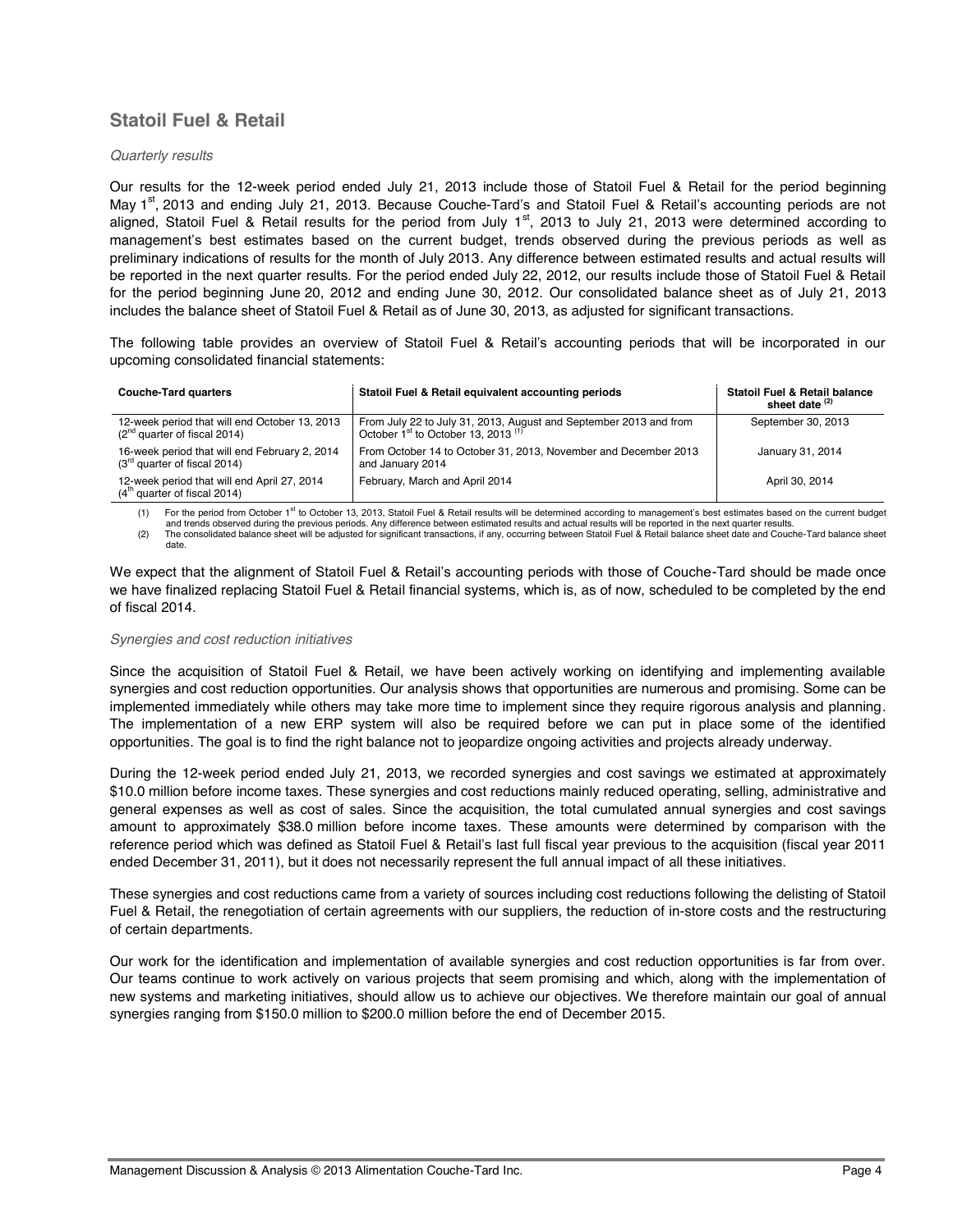# **Network growth**

#### *Completed transactions*

In June 2013, under the June 2011 agreement with ExxonMobil, we acquired 60 stores operated by independent operators along with the related road transportation fuel supply agreements and for which we own the land and building for 59 sites and lease the land and own the building for one site. Additionally, we were transferred 50 road transportation fuel supply agreements in connection with this same agreement. This transaction consisted of the last stage to close the June 2011 agreement with ExxonMobil. A negative goodwill of \$41.6 million was recorded in relation with this transaction. Historically, those sites sold annually approximately 162.0 million gallons of road transportation fuel.

In addition, during the first quarter of fiscal 2014, we acquired three additional company-operated stores through distinct transactions.

#### Available cash was used for these acquisitions.

During the first quarter of fiscal 2014, we, along with a third-party, formed a new corporation, Circle K Asia LLC ("Circle K Asia"), in which both parties hold a 50% interest. During the 12-week period ended July 21, 2013, each party made a capital contribution of \$13.1 million. The total contribution was used to purchase a portion of Circle K's international franchise agreements as well as a master franchise in Asia. Under the contract signed between the parties, we, under certain circumstances, may repurchase all of the other party's shares in Circle K Asia. Consequently, the new corporation was fully consolidated in our consolidated financial statements and the third party's interest was recorded under "Non-controlling interest" in the consolidated statements of earnings, changes in equity and consolidated balance sheet. Furthermore, we must, under certain circumstances, repurchase all of the third-party's shares in Circle K Asia. Consequently, a redemption liability was recorded in our consolidated balance sheet. Circle K Asia should contribute to the expansion of our licensee's network in Asia. We don't expect this transaction to have a significant impact on our financial performance.

#### *Summary of changes in our stores network during the first quarter of fiscal 2014*

The following table presents certain information regarding changes in our stores network over the 12-week period ended July 21, 2013 $(1)$ :

|                                                                                           | 12-week period ended July 21, 2013  |                     |            |                                               |       |  |  |
|-------------------------------------------------------------------------------------------|-------------------------------------|---------------------|------------|-----------------------------------------------|-------|--|--|
| Type of site                                                                              | Company-<br>operated <sup>(2)</sup> | $\text{CODO}^{(3)}$ | DODO $(4)$ | <b>Franchised and</b><br>other affiliated (5) | Total |  |  |
| Number of sites, beginning of period                                                      | 6.235                               | 579                 | 478        | 1.094                                         | 8,386 |  |  |
| Acquisitions                                                                              | 3                                   | 60                  | 50         |                                               | 113   |  |  |
| Openings / constructions / additions                                                      | 4                                   | 2                   | 8          | 31                                            | 45    |  |  |
| Closures / disposals / withdrawals                                                        | (37)                                | (1)                 | (3)        | (18)                                          | (59)  |  |  |
| Conversions into company-operated stores                                                  | 8                                   | (6)                 | (2)        |                                               |       |  |  |
| Conversions into affiliated stores                                                        | (2)                                 |                     |            |                                               |       |  |  |
| Number of sites, end of period                                                            | 6.211                               | 635                 | 532        | 1.107                                         | 8,485 |  |  |
| Number of automated service stations included in the<br>period end figures <sup>(6)</sup> | 919                                 |                     | 33         |                                               | 952   |  |  |

(1) These figures include 50% of the stores operated through RDK, a joint venture.

Sites for which the real estate is controlled by Couche-Tard (through ownership or lease agreements) and for which the stores (and/or the service-stations) are operated by Couche-Tard or one of its commission agent.

(3) Sites for which the real estate is controlled by Couche-Tard (through ownership or lease agreements) and for which the stores (and/or the service-stations) are operated by an independent operator in exchange for rent and to which Couche-Tard supplies road transportation fuel though supply contracts. Some of these sites are subject to a franchise agreement, licensing or other similar agreement under one of our main or secondary banners.

(4) Sites controlled and operated by independent operators to which Couche-Tard supplies road transportation fuel through supply contracts. Some of these sites are subject to a franchise agreement, licensing or other similar agreement under one of our main or secondary banners.

(5) Stores operated by an independent operator through a franchising, licensing or another similar agreement under one of our main or secondary banners.<br>(6) These sites sell road transportation fuel only.

These sites sell road transportation fuel only.

In addition, under licensing agreements, about 4,200 stores are operated under the Circle K banner in ten other countries worldwide (China, Guam, Honduras, Hong Kong, Indonesia, Japan, Macau, Mexico, Vietnam and United Arab Emirates) which brings to more than 12,650 the number of sites in our network.

# **Issuance of Canadian dollar denominated senior unsecured notes**

On August 21, 2013, subsequent to the end of the first quarter of fiscal 2014, we issued Canadian dollar denominated senior unsecured notes totalling CA\$300.0 million, maturing August 21<sup>st</sup>, 2020 and bearing interest at a rate of 4.214%. Interest is payable semi-annually on August 21<sup>st</sup> and February  $21^{st}$  of each year and notional amount will be repaid at maturity.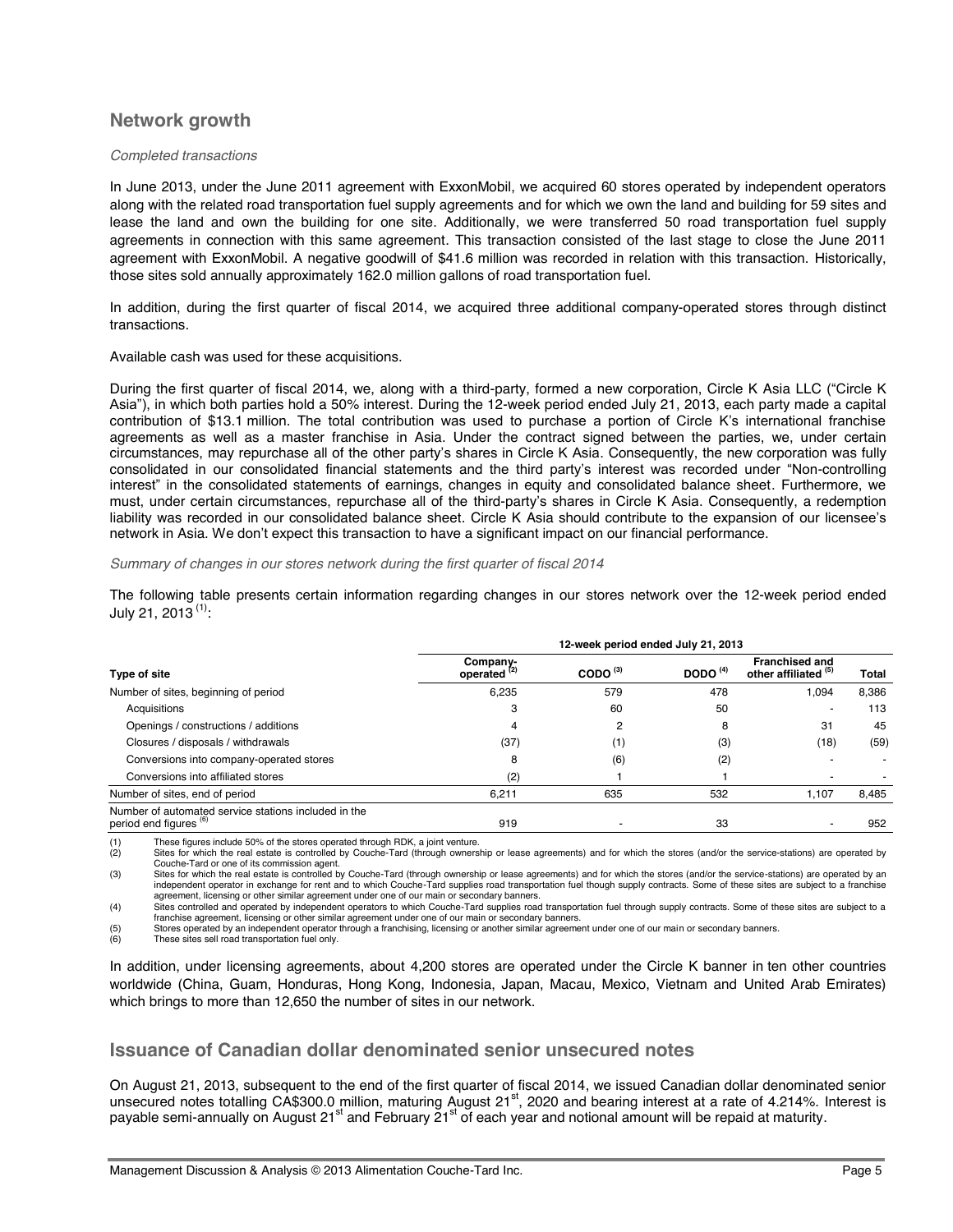In addition to allowing us to spread the maturities of a portion of our long-term debt, this issuance allows us to secure the interest rate of a portion of our long-term debt at favourable rates. The net proceeds from the issuance, which were approximately CA\$298.3 million (\$286.0 million), were used to repay a portion of our acquisition facility.

# **Dividends**

The Board of Directors ("the Board") decided to increase the dividend by CA1.25¢ per share to CA8.75¢, an increase of 16.7%.

During its August 30, 2013 meeting, the Board declared a quarterly dividend of CA8.75¢ per share for the first quarter of fiscal 2014 to shareholders on record as at September 11, 2013 and approved its payment for September 25, 2013. This is an eligible dividend within the meaning of the Income Tax Act of Canada.

# **Outstanding shares and stock options**

As at August 28, 2013, Couche-Tard had 49,367,280 Class A multiple voting shares and 138,322,854 Class B subordinate voting shares issued and outstanding. In addition, as at the same date, Couche-Tard had 2,105,780 outstanding stock options for the purchase of Class B subordinate voting shares.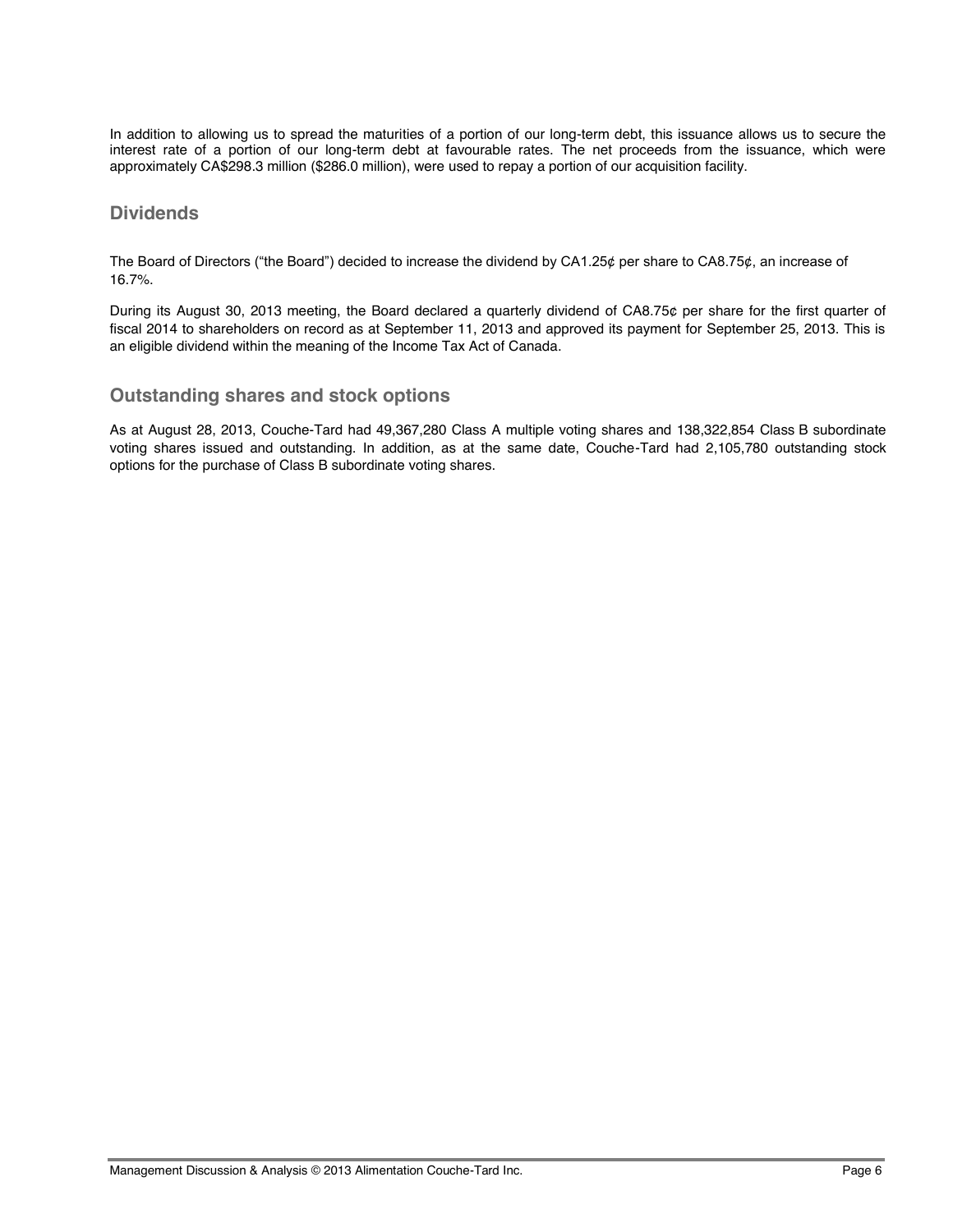# **Summary analysis of consolidated results for the first quarter of fiscal 2014**

The following table highlights certain information regarding our operations for the 12-week periods ended July 21, 2013 and July 22, 2012. The figures for the 12-week period ended July 22, 2012 include those of Statoil Fuel & Retail for the period beginning June 20, 2012 and ending June 30, 2012.

|                                                                                         | 12-week period<br>ended | 12-week period<br>ended |              |
|-----------------------------------------------------------------------------------------|-------------------------|-------------------------|--------------|
| (In millions of US dollars, unless otherwise stated)                                    | July 21, 2013           | July 22, 2012           | Variation %  |
| <b>Statement of Operations Data:</b>                                                    |                         |                         |              |
| Merchandise and service revenues (1):                                                   |                         |                         |              |
| <b>United States</b>                                                                    | 1,153.7                 | 1,088.9                 | 6.0          |
| Europe                                                                                  | 248.5                   | 31.5                    | 688.9        |
| Canada                                                                                  | 545.5                   | 553.5                   | (1.4)        |
| Total merchandise and service revenues                                                  | 1,947.7                 | 1,673.9                 | 16.4         |
|                                                                                         |                         |                         |              |
| Road transportation fuel revenues:<br><b>United States</b>                              | 3,599.9                 | 3,343.4                 | 7.7          |
|                                                                                         | 2,052.1                 | 221.8                   | 825.2        |
| Europe<br>Canada                                                                        | 692.5                   | 662.8                   | 4.5          |
|                                                                                         | 6,344.5                 |                         | 50.1         |
| Total road transportation fuel revenues<br>Other revenues $(2)$ :                       |                         | 4,228.0                 |              |
| <b>United States</b>                                                                    | 2.4                     |                         |              |
|                                                                                         | 606.5                   | 1.5                     | 60.0         |
| Europe<br>Canada                                                                        | 0.1                     | 109.1<br>0.1            | 455.9<br>0.0 |
|                                                                                         | 609.0                   |                         |              |
| Total other revenues                                                                    |                         | 110.7                   | 450.1        |
| <b>Total revenues</b>                                                                   | 8,901.2                 | 6,012.6                 | 48.0         |
| Merchandise and service gross profit <sup>(1)</sup> :                                   |                         |                         |              |
| <b>United States</b>                                                                    | 372.0                   | 362.9                   | 2.5          |
| Europe                                                                                  | 101.0                   | 12.2                    | 727.9        |
| Canada                                                                                  | 185.3                   | 189.6                   | (2.3)        |
| Total merchandise and service gross profit                                              | 658.3                   | 564.7                   | 16.6         |
| Road transportation fuel gross profit:                                                  |                         |                         |              |
| <b>United States</b>                                                                    | 190.0                   | 220.2                   | (13.7)       |
| Europe                                                                                  | 209.1                   | 27.2                    | 668.8        |
| Canada                                                                                  | 36.7                    | 37.0                    | (0.8)        |
| Total road transportation fuel gross profit                                             | 435.8                   | 284.4                   | 53.2         |
| Other revenues gross profit <sup>(2)</sup> :                                            |                         |                         |              |
| <b>United States</b>                                                                    | 2.4                     | 1.5                     | 60.0         |
| Europe                                                                                  | 86.4                    | 8.3                     | 941.0        |
| Canada                                                                                  | 0.1                     | 0.1                     | 0.0          |
| Total other revenues gross profit                                                       | 88.9                    | 9.9                     | 798.0        |
| <b>Total gross profit</b>                                                               | 1,183.0                 | 859.0                   | 37.7         |
| Operating, selling, administrative and general expenses                                 | 781.2                   | 549.9                   | 42.1         |
| Negative goodwill                                                                       | (41.6)                  | (0.9)                   | 452.2        |
| Depreciation, amortization and impairment of property and<br>equipment and other assets | 125.9                   | 66.1                    | 90.5         |
| <b>Operating income</b>                                                                 | 317.5                   | 243.9                   | 13.5         |
| Net earnings                                                                            | 255.0                   | 102.9                   | 147.8        |
| <b>Other Operating Data:</b>                                                            |                         |                         |              |
| Merchandise and service gross margin (1):                                               |                         |                         |              |
| Consolidated                                                                            | 33.8%                   | 33.7%                   | 0.1          |
| <b>United States</b>                                                                    | 32.2%                   | 33.3%                   | (1.1)        |
| Europe                                                                                  | 40.6%                   | 38.7%                   | 1.9          |
| Canada                                                                                  | 34.0%                   | 34.3%                   | (0.3)        |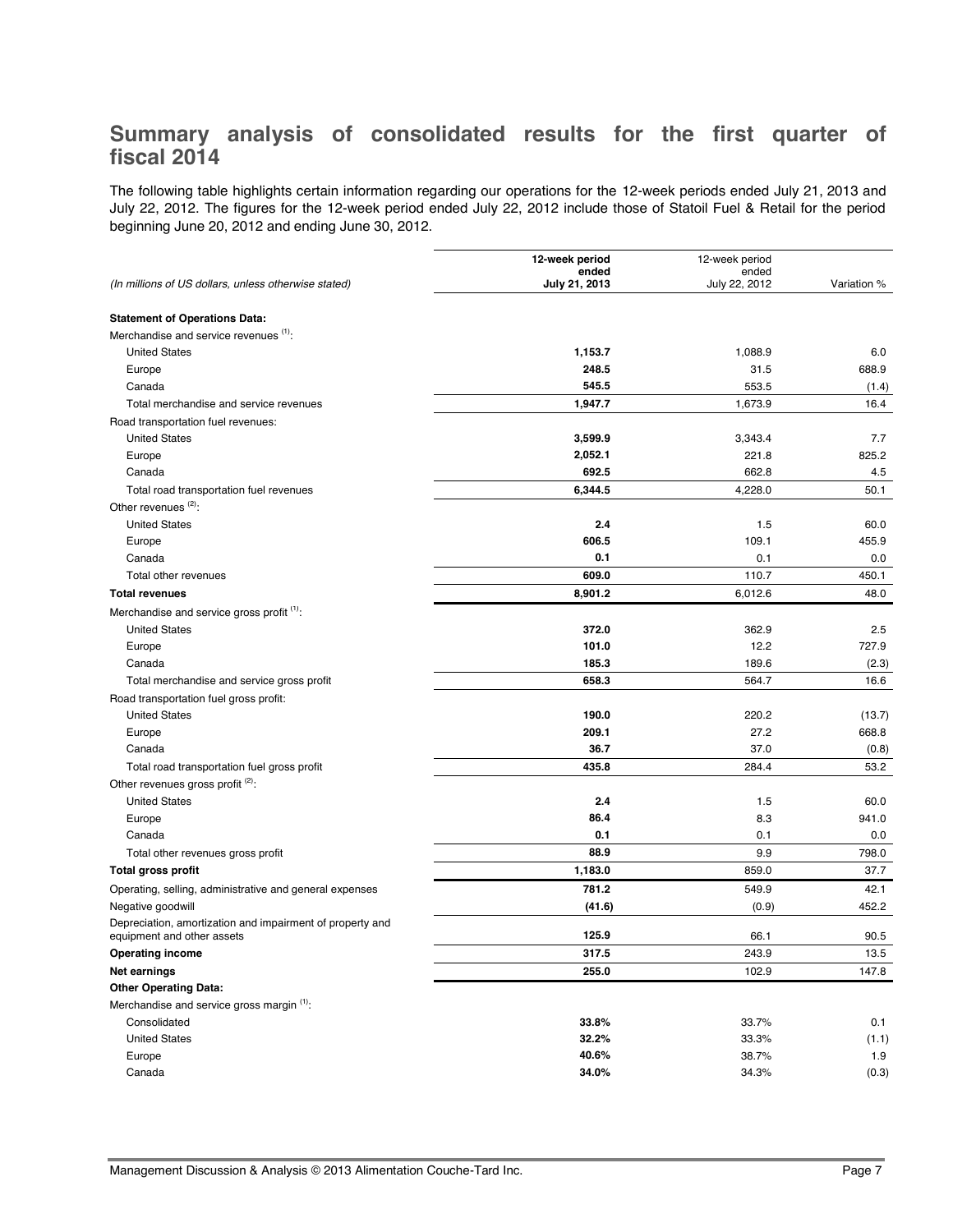|                                                                               | 12-week period         | 12-week period          |              |
|-------------------------------------------------------------------------------|------------------------|-------------------------|--------------|
| (In millions of US dollars, unless otherwise stated)                          | ended<br>July 21, 2013 | ended<br>July 22, 2012  | Variation %  |
| Growth of same-store merchandise revenues (3) (4):                            |                        |                         |              |
| <b>United States</b>                                                          | 2.7%                   | 2.8%                    |              |
| Europe                                                                        | 1.9%                   |                         |              |
| Canada                                                                        | 0.7%                   | 5.0%                    |              |
| Road transportation fuel gross margin :                                       |                        |                         |              |
| United States (cents per gallon) <sup>(4)</sup>                               | 19.42                  | 23.20                   | (16.3)       |
| Europe (cents per litre) <sup>(5)</sup>                                       | 10.26                  | 11.22                   | (8.6)        |
| Canada (CA cents per litre) <sup>(4)</sup>                                    | 5.52                   | 5.61                    | (1.6)        |
| Volume of road transportation fuel sold (5):                                  |                        |                         |              |
| United States (millions of gallons)                                           | 1,036.9                | 968.2                   | 7.1          |
| Europe (millions of litres)                                                   | 2,038.1                | 242.4                   | 740.8        |
| Canada (millions of litres)                                                   | 692.9                  | 672.5                   | 3.0          |
| Growth of (decrease in) same-store road transportation fuel<br>volume $(4)$ : |                        |                         |              |
| <b>United States</b>                                                          | 1.2%                   | 1.1%                    |              |
| Europe                                                                        | 1.8%                   |                         |              |
| Canada                                                                        | (0.4% )                | 2.2%                    |              |
| Per Share Data:                                                               |                        |                         |              |
| Basic net earnings per share (dollars per share)                              | 1.36                   | 0.57                    | 138.6        |
| Diluted net earnings per share (dollars per share)                            | 1.35                   | 0.57                    | 136.8        |
|                                                                               | July 21, 2013          | April 28, 2013          | Variation \$ |
| <b>Balance Sheet Data:</b>                                                    |                        |                         |              |
| <b>Total assets</b>                                                           | 10,682.9               | 10,546.2                | 136.7        |
| Interest-bearing debt                                                         | 3,389.2                | 3,605.1                 | (215.9)      |
| Shareholders' equity                                                          | 3,344.6                | 3,216.7                 | 127.9        |
| <b>Indebtedness Ratios:</b>                                                   |                        |                         |              |
| Net interest-bearing debt/total capitalization <sup>(6)</sup>                 | 0.45:1                 | 0.48:1                  |              |
| Net interest-bearing debt/Adjusted EBITDA <sup>(7)</sup>                      | 1.87:1                 | $1.98:1^{(8)}$          |              |
| Adjusted net interest bearing debt/Adjusted EBITDAR <sup>(9)</sup>            | 2.97:1                 | $3.05:1^{(8)}$          |              |
| Returns:                                                                      |                        |                         |              |
| Return on equity (10)                                                         | 25.7%                  | $21.5\%$ <sup>(8)</sup> |              |
| Return on capital employed (11)                                               | 12.0%                  | $11.0\%$ <sup>(8)</sup> |              |

(1) Includes revenues derived from franchise fees, royalties, suppliers rebates on some purchases made by franchisees and licensees as well as merchandise wholesale.<br>(2) Includes revenues from rental of assets, from sale o (2) Includes revenues from rental of assets, from sale of aviation and marine fuel, heating oil, kerosene, lubricants and chemicals. Revenues for the 12-week period ended July 22, 2012<br>include revenues from the Liquefied P

The services and other revenues (as described in footnote 1 above). Growth in Canada is calculated based on Canadian dollars.<br>(3) Does not include services and other revenues (as described in footnote 1 above). Growth in C

For company-operated stores only.

(5) Total road transportation fuel.

This ratio is presented for information purposes only and represents a measure of financial condition used especially in financial circles. It represents the following calculation: longterm interest-bearing debt, net of cash and cash equivalents and temporary investments divided by the addition of shareholders' equity and long-term debt, net of cash and cash<br>equivalents and temporary investments. It does

public corporations.<br>This ratio is presented for information purposes only and represents a measure of financial condition used especially in financial circles. It represents the following calculation: long-<br>term interest-

prescribed by IFRS and therefore may not be comparable to similar measures presented by other public corporations.<br>(8) This ratio is presented on a pro forma basis. It includes Couche-Tard's results for the 12-month period to assets acquired, including goodwill, and to liabilities assumed.

-9) This ratio is presented for information purposes only and represents a measure of financial condition used especially in financial circles. It represents the following calculation: long-<br>term interest-bearing debt plus Tax, Depreciation, Amortization, Impairment and Rent expense) adjusted for restructuring costs, curtailment gain on certain defined benefits pension plans obligation as well as

negative goodwill. It does not have a standardized meaning prescribed by IFRS and therefore may not be comparable to similar measures presented by other public corporations.<br>(10) This ratio is presented for information pur

divided by average equity for the corresponding period. It does not have a standardized meaning prescribed by IFRS and therefore may not be comparable to similar measures<br>This ratio is presented for information purposes on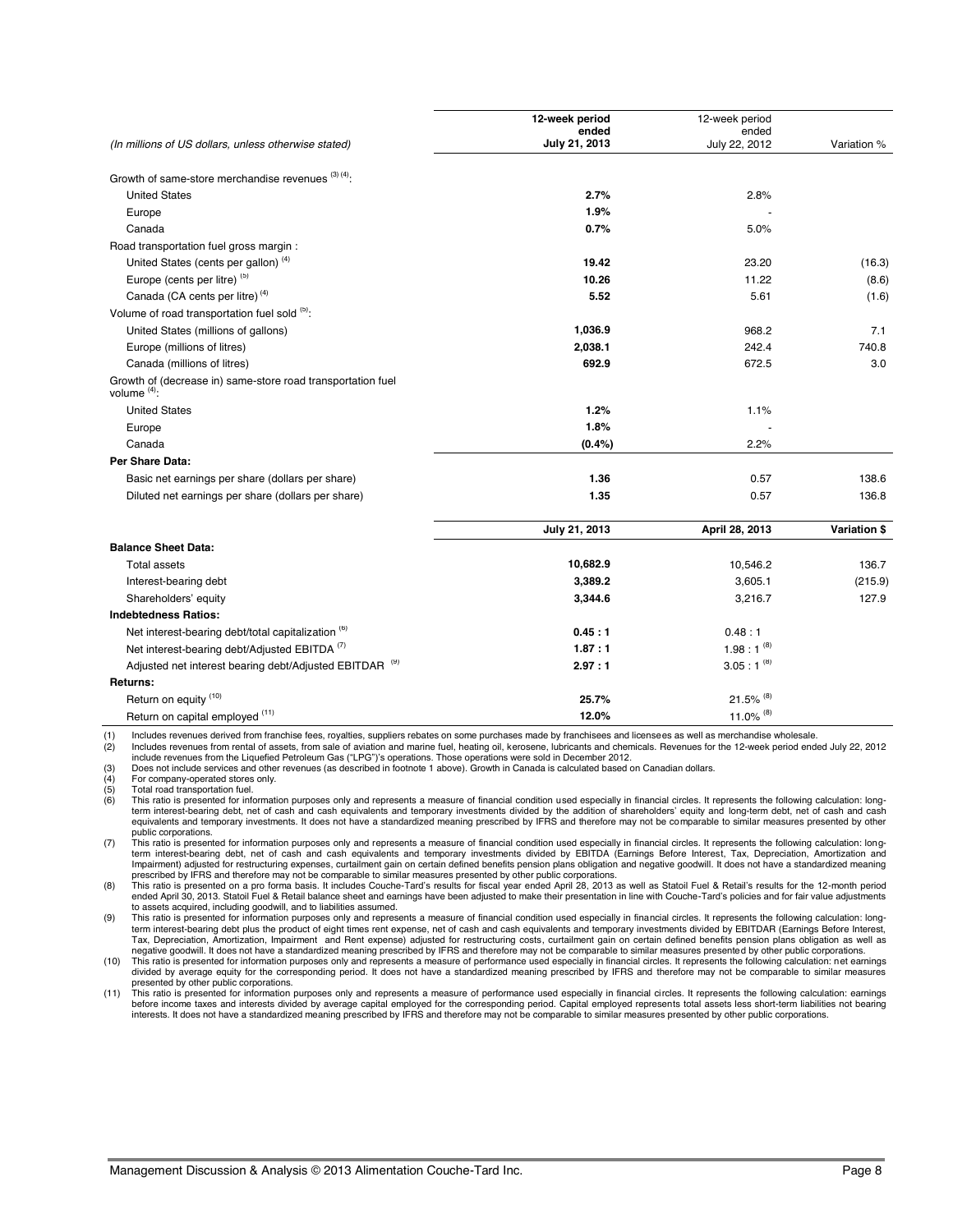# **Revenues**

Our revenues were \$8.9 billion in the first quarter of fiscal 2014, up \$2.9 billion, an increase of 48.0%, mainly attributable to acquisitions and the growth in merchandise revenues and same-store road transportation fuel volume in the United States. These items contributing to the growth in revenues were partially offset by a weaker Canadian dollar.

More specifically, the growth of merchandise and service revenues for the first quarter of fiscal 2014 was \$273.8 million or 16.4%, of which approximately \$249.0 million was generated by acquisitions. As for internal growth, same-store merchandise revenues increased by 2.7% in the United States and 0.7% in Canada. The increase in same-store merchandise sales is attributable to our merchandising strategies, to the economic conditions in each of our markets as well as to the investments we made to enhance service and the offering of products in our stores. More specifically, in the U.S., we favoured pricing strategies aimed at boosting sales which helped us gain momentum in terms of transactions count while the fresh food category continued to post a nice growth in several of our markets. As a consequence, volume growth generated by the increase in the number of transactions was partly offset by the deflationary impact of our pricing strategies. The performance in the United States and Canada is very good especially in light of the weak growth recorded by several players in the retail industry during the last few months. In Europe, the exchange of best practices, the implementation of new and sustainable merchandising strategies as well as the investments made through extensive marketing campaigns to promote in-store offering allowed us to turn around the negative sales trend that existed when we acquired Statoil Fuel & Retail. Consequently, same-store merchandise revenue posted a nice growth of 1.9% which is encouraging in light of the difficult economic conditions in Europe. As for the weaker Canadian dollar, it had an unfavourable impact of approximately \$6.0 million on merchandise and service revenues of the first quarter of fiscal 2014.

Road transportation fuel revenues increased by \$2.1 billion or 50.1% in the first quarter of fiscal 2014, of which approximately \$2.0 billion stems from acquisitions. In the United States, same-store road transportation fuel volume increased by 1.2% while it decreased by 0.4% in Canada. In Europe, same-store road transportation fuel volume increased by 1.8% which is also a nice improvement over the trend our European network was posting before we acquired Statoil Fuel & Retail. Our new fuel brand "miles<sup>TM</sup>" we launched in some of our European markets is delivering promising results and was a nice contributor to the first quarter performance.

The higher average retail price of road transportation fuel generated an increase in revenues of approximately \$29.0 million as shown in the following table, starting with the second quarter of the fiscal year ended April 29, 2012:

| Quarter                               | 2 <sup>nd</sup> | rd <sub>م</sub> | 4 <sup>th</sup> | ⊣st    | Weighted<br>average |
|---------------------------------------|-----------------|-----------------|-----------------|--------|---------------------|
| 52-week period ended July 22, 2013    |                 |                 |                 |        |                     |
| United States (US dollars per gallon) | 3.65            | 3.35            | 3.61            | 3.51   | 3.52                |
| Canada (CA cents per litre)           | 117.41          | 110.43          | 115.65          | 114.53 | 114.23              |
| 53-week period ended July 21, 2012    |                 |                 |                 |        |                     |
| United States (US dollars per gallon) | 3.49            | 3.31            | 3.73            | 3.49   | 3.50                |
| Canada (CA cents per litre)           | 112.90          | 109.88          | 117.0           | 112.62 | 112.93              |

The weaker Canadian dollar had an unfavourable impact of approximately \$5.0 million on road transportation fuel sales of the first quarter of fiscal 2014.

Other income showed an increase of \$498.3 million for the first quarter of fiscal 2014, entirely attributable to acquisitions.

# **Gross profit**

In the first quarter of fiscal 2014, the consolidated merchandise and service gross margin grew by \$93.6 million or 16.6% compared with the corresponding quarter of fiscal 2013. In the United States, the gross margin is down 1.1% to 32.2% while in Canada, it decreased by 0.3% to 34.0%. This performance reflects changes in the product-mix, the modifications we brought to our supply terms as well as our merchandising strategy in line with market competitiveness and economic conditions within each market. More specifically, in the United States, the decrease in the margin as a percentage of sales mainly reflects the impact of our pricing strategies aimed at increasing store traffic which had a favourable impact on revenues but brought the margin percentage down. In Europe, the margin was 40.6%, which is in line with our expectations and historical margins recorded by Statoil Fuel & Retail at this time of the year. The higher merchandise and service gross margin as a percentage of sales in Europe reflects price and cost structures as well as a revenue mix that are different from those in North America.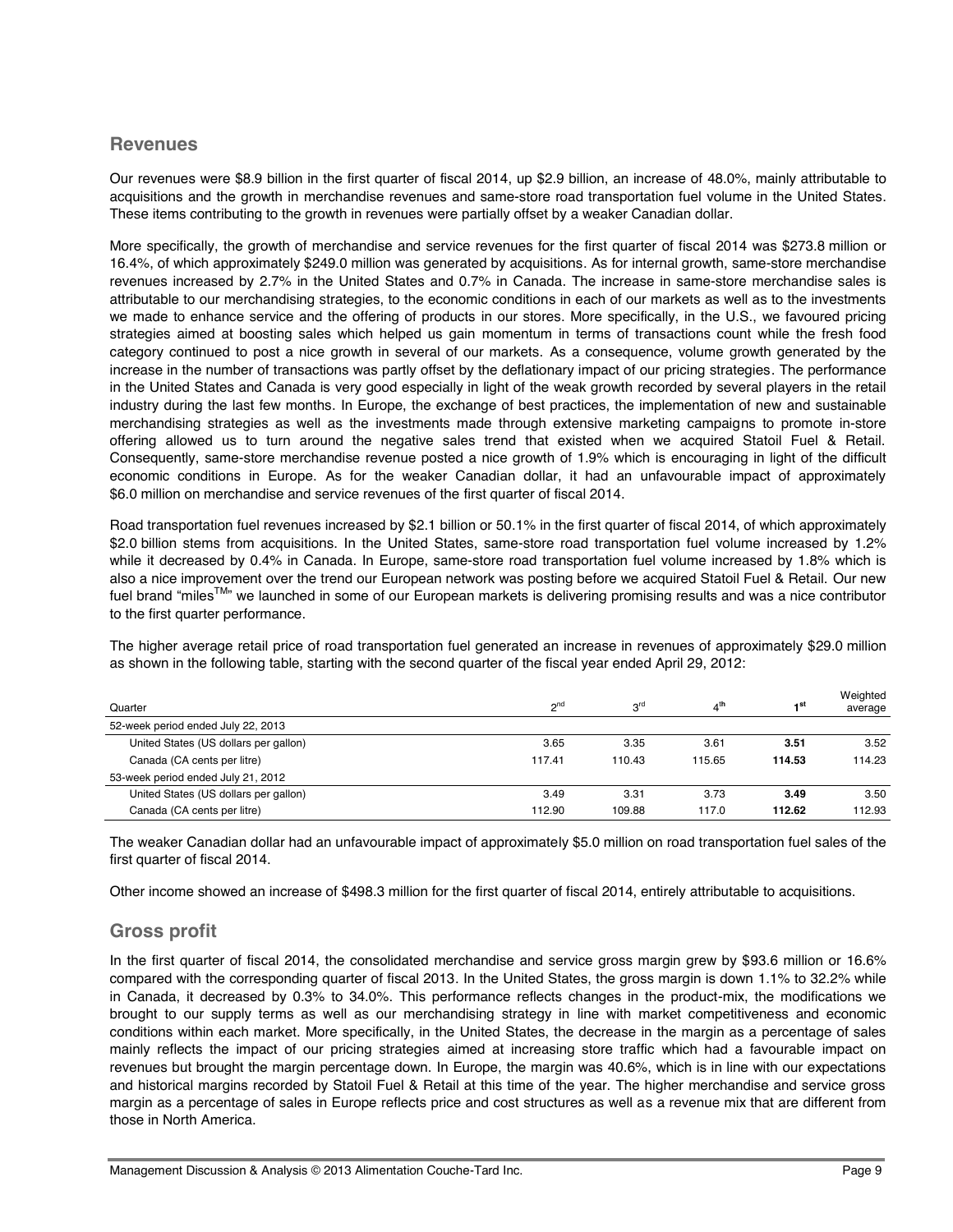In the first quarter of fiscal 2014, the road transportation fuel gross margin for our company-operated stores in the United States decreased by 3.78 ¢ per gallon, from 23.20 ¢ per gallon last year to 19.42 ¢ per gallon this year. In Canada, the gross margin decreased to CA5.52  $\varphi$  per litre compared with CA5.61  $\varphi$  per litre for the first quarter of fiscal 2013. In Europe, the road transportation fuel gross margin was 10.26  $\varphi$  per litre for the first quarter of fiscal 2014. The road transportation fuel gross margin of our company-operated stores in the United States as well as the impact of expenses related to electronic payment modes for the last eight quarters, starting with the second quarter of fiscal year ended April 29, 2012, were as follows:

#### (US cents per gallon)

| Quarter                                                          | 2 <sup>nd</sup> | 3 <sup>rd</sup> | 4 <sup>th</sup> | ⊣st   | Weighted<br>average |
|------------------------------------------------------------------|-----------------|-----------------|-----------------|-------|---------------------|
| 52-week period ended July 21, 2013                               |                 |                 |                 |       |                     |
| Before deduction of expenses related to electronic payment modes | 15.20           | 17.80           | 19.30           | 19.42 | 17.95               |
| Expenses related to electronic payment modes                     | 5.15            | 4.79            | 5.03            | 4.99  | 4.98                |
| After deduction of expenses related to electronic payment modes  | 10.05           | 13.01           | 14.27           | 14.43 | 12.97               |
| 53-week period ended July 22, 2012                               |                 |                 |                 |       |                     |
| Before deduction of expenses related to electronic payment modes | 17.04           | 14.84           | 16.98           | 23.20 | 17.83               |
| Expenses related to electronic payment modes                     | 5.20            | 4.74            | 5.06            | 4.97  | 4.97                |
| After deduction of expenses related to electronic payment modes  | 11.84           | 10.10           | 11.92           | 18.23 | 12.86               |

As demonstrated by the table above, although road transportation fuel margin can be volatile from a quarter to another, they tend to normalize on an annual basis.

# **Operating, selling, administrative and general expenses**

For the first quarter of fiscal 2014, operating, selling, administrative and general expenses rose by 42.1% compared with the first quarter of fiscal 2013, but decreased by 1.0%, if we exclude certain items, as demonstrated by the following table:

|                                                                      | 12-week period ended<br>July 21, 2013 |
|----------------------------------------------------------------------|---------------------------------------|
| Total variance as reported                                           | 42.1%                                 |
| Subtract:                                                            |                                       |
| Increase from incremental expenses related to acquisitions           | 43.2%                                 |
| Increase from higher electronic payment fees, excluding acquisitions | 0.5%                                  |
| Decrease from the weaker Canadian dollar                             | $(0.3\%)$                             |
| Acquisition costs recognized to earnings of fiscal 2013              | $(0.3\%)$                             |
| <b>Remaining variance</b>                                            | (1.0%)                                |

The increase in electronic payment fees stems mainly from the higher road transportation fuel retail price and volume. The remaining variance is mainly due to sound management of costs across our operations. We continue to favour a tight control of our costs throughout the organization while making sure to maintain the quality of the service we offer our clients.

In Europe, expense level is still affected by costs incurred for projects aimed at creating value, including the implementation of a new IT infrastructure and the rollout of an Enterprise Resource Planning ("ERP") system. Although they were lower than in the previous quarters, our IT costs should continue to go down progressively along with the completion of these projects over the course of the next quarters but we nonetheless expect higher costs in quarters during which the ERP system will be rolled out in the different business units. In addition, as for the fourth quarter of fiscal 2013, but to a lesser extent, expenses of the quarter also include marketing costs to support our sales initiatives to boost sales in Europe, including "miles<sup>TM</sup>", our new signature fuel brand as well as summer promotion campaigns.

# **Earnings before interests, taxes, depreciation, amortization and impairment (EBITDA) and adjusted EBITDA**

During the first quarter of fiscal 2014, EBITDA increased by 43.4% compared to the corresponding period of the previous fiscal year, reaching \$452.1 million. Net of acquisition costs recorded to earnings, acquisitions contributed \$127.6 million to EBITDA, while the exchange rate variation had a negative impact of approximately \$1.0 million.

Excluding the impact of the negative goodwill for both comparable periods, adjusted EBITDA increased by \$96.2 million or 30.6% compared to the corresponding period of the previous fiscal year, reaching \$410.5 million.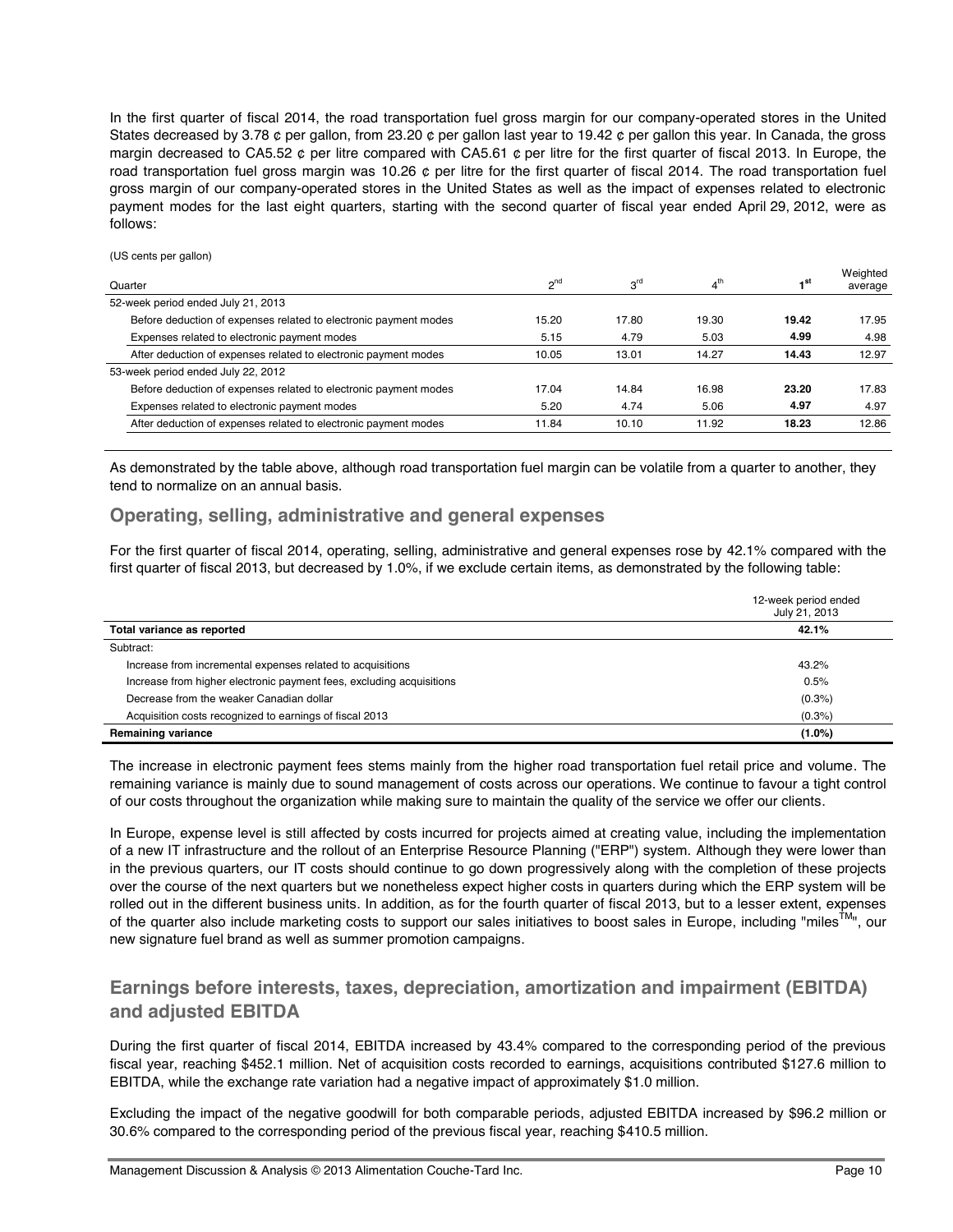It should be noted that EBITDA and adjusted EBITDA are not performance measures defined by IFRS, but we, as well as investors and analysts, use these measures to evaluate the Corporation's financial and operating performance. Note that our definition of these measures may differ from the one used by other public corporations:

| (in millions of US dollars)                                                             | 12-week period ended<br>July 21, 2013 | 12-week period ended<br>July 22, 2012 |
|-----------------------------------------------------------------------------------------|---------------------------------------|---------------------------------------|
| Net earnings, as reported                                                               | 255.0                                 | 102.9                                 |
| Add:                                                                                    |                                       |                                       |
| Income taxes                                                                            | 59.5                                  | 24.4                                  |
| Net financial expenses                                                                  | 11.7                                  | 121.8                                 |
| Depreciation and amortization and impairment of property and equipment and other assets | 125.9                                 | 66.1                                  |
| <b>EBITDA</b>                                                                           | 452.1                                 | 315.2                                 |
| Remove:                                                                                 |                                       |                                       |
| Negative goodwill                                                                       | (41.6)                                | (0.9)                                 |
| <b>Adjusted EBITDA</b>                                                                  | 410.5                                 | 314.3                                 |

# **Depreciation, amortization and impairment of property and equipment and other assets**

For the first quarter of fiscal 2014, depreciation, amortization and impairment expense increased due to investments made through acquisitions, replacement of equipment, addition of new stores and ongoing improvement of our network.

In addition, following the acquisition of Statoil Fuel & Retail, we have undertaken an analysis of the remaining useful lives of Statoil Fuel & Retail property and equipment in order to modify the depreciation periods accordingly. Based on our preliminary analysis, we concluded that the modification of depreciation periods would reduce the depreciation expense, which was reflected in the depreciation expense for the first quarter of fiscal 2014. However, given the volume of assets to process, our analytical work has not been completed yet. Additional changes to the depreciation expense could be made.

# **Net financial expenses**

The first quarter of fiscal 2014 shows net financial expenses of \$11.7 million, a decrease of \$110.1 million compared to the first quarter of fiscal 2013. Excluding the net foreign exchange gains of \$13.2 million and \$6.2 million recorded respectively in the first quarter of fiscal 2014 and of fiscal 2013 and excluding the \$113.5 million non-recurring loss on foreign exchange forward contracts recorded in the first quarter of fiscal 2013 aimed at managing the currency risk related to the acquisition Statoil Fuel & Retail, the increase in net financing expenses is \$10.4 million. The increase is mainly due to the additional debt required to finance the acquisition of Statoil Fuel & Retail and debt assumed through this acquisition. With respect to the net foreign exchange gain of \$13.2 million, it is mainly due to the impact of the exchange rate fluctuations on certain intercompany balances as well as to the impact of exchange rates fluctuations on U.S. dollars denominated sales made by our European operations.

## **Income taxes**

The income tax rate for the first quarter of fiscal 2014 was 18.9%, a slight decrease from the income tax rate of 19.2% for the corresponding quarter of the previous year. The income tax rate for the first quarter of fiscal 2014 was higher than expected because of overall higher taxable income in the United States where we have our highest statutory tax rate. Excluding the net impact from negative goodwill recorded in the first quarter of fiscal 2014, the income tax rate would have been approximately 15.9%.

# **Net earnings**

We closed the first quarter of fiscal 2014 with net earnings of \$255.0 million, compared to \$102.9 million the previous fiscal year, an increase of \$152.1 million or 147.8%. Diluted net earnings per share stood at \$1.35 compared to \$0.57 the previous year, an increase of 137.8%. The exchange rate variation did not have a significant impact on net earnings of the first quarter of fiscal 2014.

Excluding from the first quarter of fiscal 2014 earnings the negative goodwill of \$41.6 million, the net foreign exchange gain as well as acquisition costs and excluding from the first quarter of fiscal 2013 earnings the non-recurring loss on foreign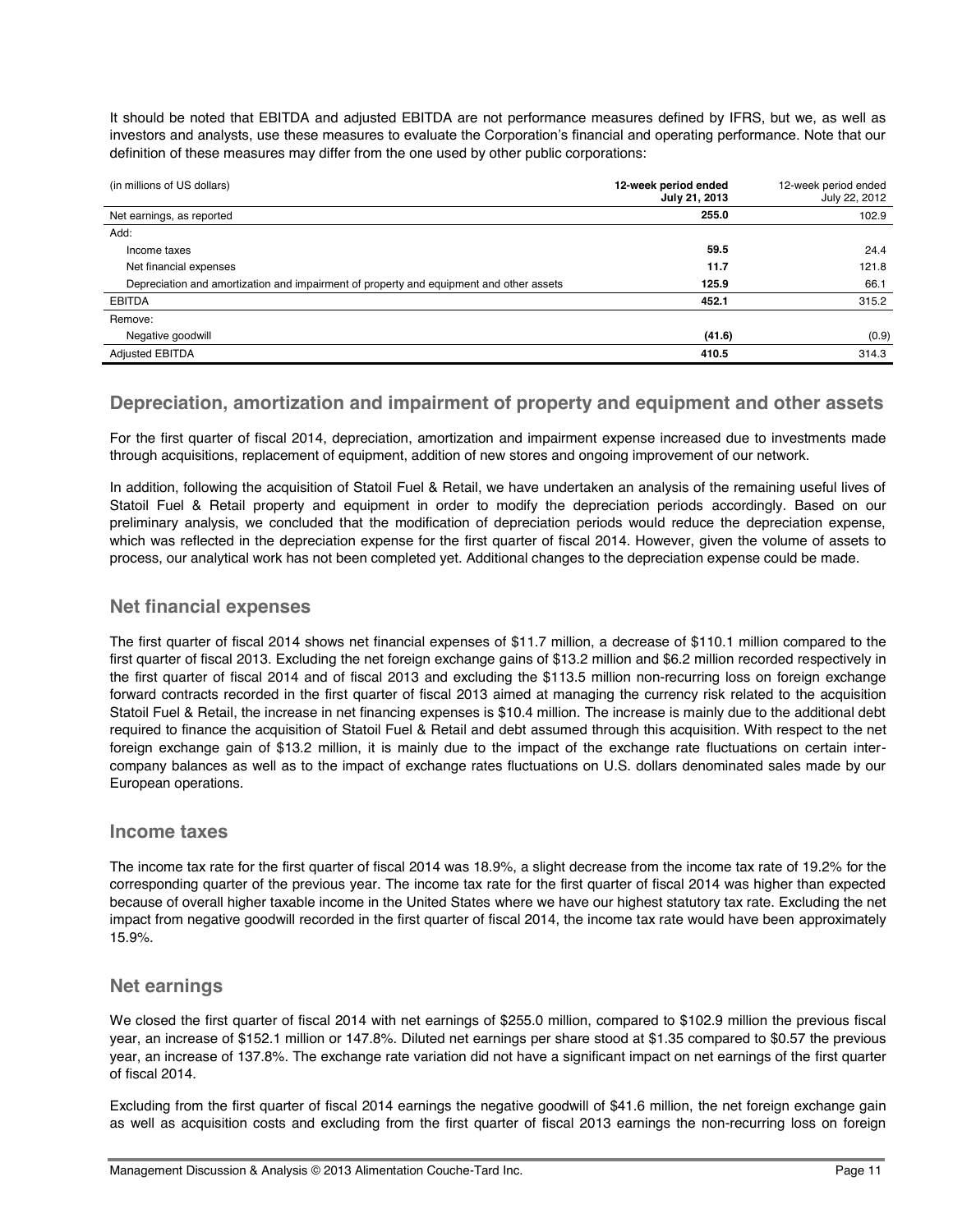exchange forward contracts, the net foreign exchange gain, acquisition costs as well as the negative goodwill, the first quarter of fiscal 2014 net earnings would have been approximately \$220.0 million (\$1.16 per share on a diluted basis) compared to \$182.0 million (\$1.00 per share on a diluted basis) for the corresponding period of fiscal 2013, an increase of \$38.0 million, or 21.0%.

# **Financial Position as at July 21, 2013**

As shown by our indebtedness ratios included in the "Selected Consolidated Financial Information" section and our net cash provided by operating activities, our financial position is excellent.

Our total consolidated assets amounted to \$10.7 billion as at July 21, 2013, an increase of \$136.7 million over the balance as at April 28, 2013. This increase stems primarily from the overall rise in assets resulting from the acquisitions we made during the first quarter of fiscal year 2014, partially offset by the net appreciation of the US dollar compared to the functional currencies of our operations in Canada and Europe at the balance sheet date.

For the first quarter of fiscal 2014, we recorded a return on capital employed of 12.0% $^1$ .

Other balance sheet line items significant variations are explained as follows:

# **Accounts receivable**

Accounts receivable increased by \$213.2 million from \$1,616.0 million as at April 28, 2013 to \$1,829.2 million as at July 21, 2013. The increase mainly stems from timing effects and increased road transportation fuel sales.

# **Accounts payable**

Accounts payable increased by \$218.3 million from \$2,351.1 million as at April 28, 2013 to \$2,569.3 million as at July 21, 2013. The increase mainly stems from timing effects and increased road transportation fuel purchases.

# **Long term debt and current portion of long term debt**

Long-term debt decreased by \$215.9 million from \$3,605.1 million as at April 28, 2013 to \$3,389.2 million as at July 21, 2013. During the first quarter of fiscal 2014, we repaid approximately \$603.0 million of our acquisition facility from amounts drawn down under our revolving facilities. An amount of \$200.0 million was also repaid on our revolving facilities from available cash. Our debt, net of cash and cash equivalents, amounted \$2,767.5 million as at July 21, 2013, a reduction of \$179.2 million compared to the balance sheet as at April 28, 2013.

# **Equity**

 $\overline{a}$ 

Shareholders' equity amounted to \$3.3 billion as at July 21, 2013, up \$127.9 million compared to April 28, 2013, mainly reflecting net earnings of the first quarter of fiscal 2014, partially offset by dividends declared as well as by the decrease in accumulated other comprehensive income following the net appreciation of the US dollar compared to the functional currencies of our operations in Canada and Europe at the balance sheet date. For the first quarter of fiscal 2014, we recorded a return on equity of 25.7%  $2$ .

<sup>1</sup> This ratio is presented for information purposes only and represents a measure of performance used especially in financial circles. It represents the following calculation: earnings before income taxes and interests divided by average capital employed. Capital employed represents total assets less short-term liabilities not bearing interests. It does not have a standardized<br>meaning prescribed by IFRS and the year ended April 27, 2014 and the last three quarters of fiscal year ended April 28, 2013.

<sup>2</sup> This ratio is presented for information purposes only and represents a measure of performance used especially in financial circles. It represents the following calculation: net earnings divided by average equity. It does not have a standardized meaning prescribed by IFRS and therefore may not be comparable to similar measures presented by other public corporations. It includes Couche-Tard's results for the first quarter of fiscal year ended April 27, 2014 and the last three quarters of fiscal year ended April 28, 2013.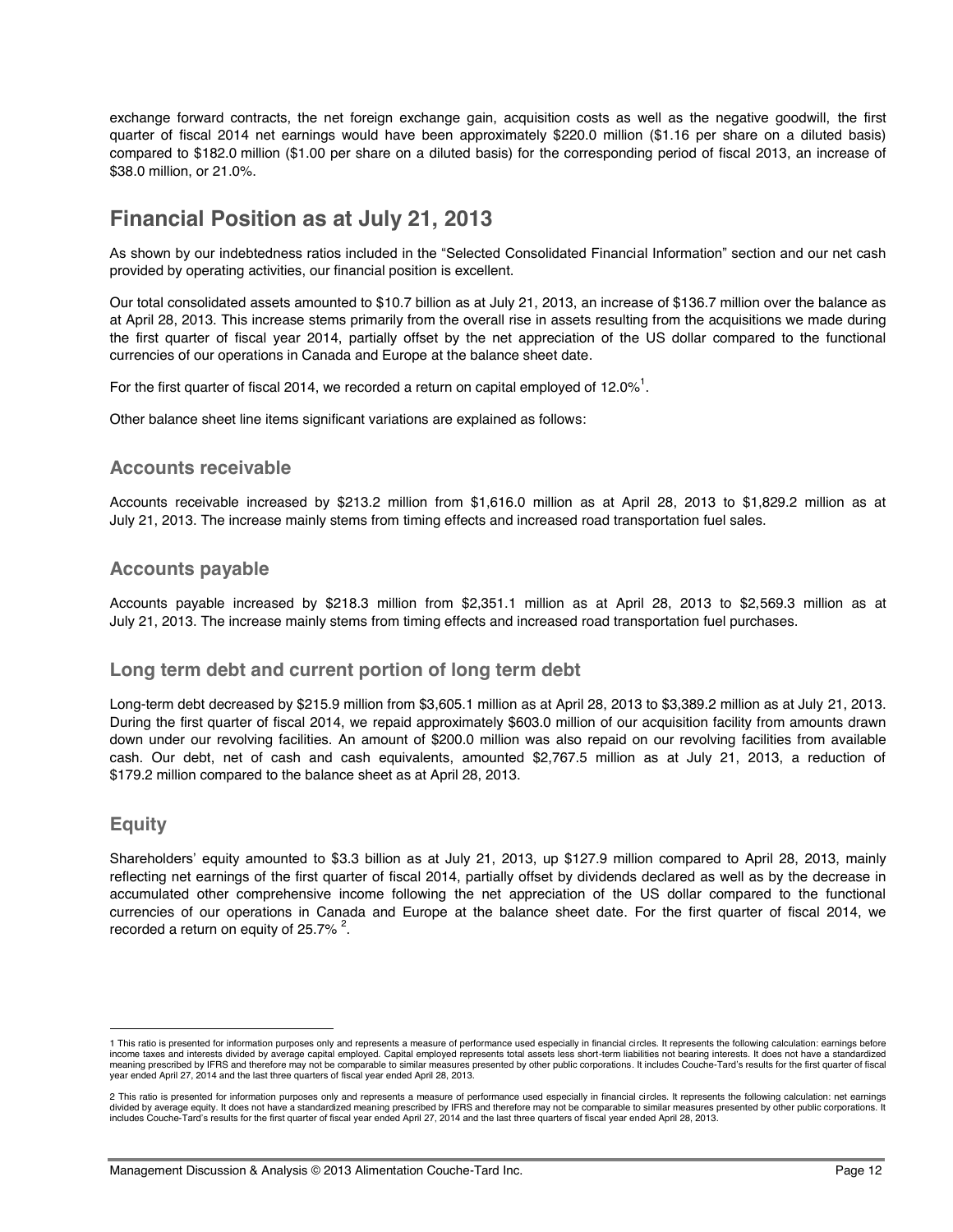# **Liquidity and Capital Resources**

Our sources of liquidity remain unchanged compared with the fiscal year ended April 28, 2013. For further information, please refer to our 2013 Annual Report. With respect to our capital expenditures and acquisitions carried out in the first quarter of fiscal 2014, they were financed using available cash. We expect that cash generated from operations together with borrowings available under our revolving unsecured credit facilities will be adequate to meet our liquidity needs in the foreseeable future.

During the first quarter of fiscal 2014, we repaid approximately \$603.0 million of our acquisition facility from amounts drawn down under our revolving facilities. An additional amount of \$200.0 million was also repaid on our revolving facilities from available cash. As at July 21, 2013, \$748.5 million of our revolving unsecured operating credit D had been used. As at the same date, the weighted average effective interest rate was 1.75% and standby letters of credit in the amount of CA\$2.2 million and \$28.1 million were outstanding.

As at July 21, 2013, the term revolving unsecured operating credit E was unused.

As at July 21, 2013, \$545.9 million were available under our credit agreements and we were in compliance with the restrictive covenants and ratios imposed by the credit agreements at that date. Thus, at the same date, we had access to more than \$1.2 billion through our available cash and revolving unsecured operating credit agreements.

Through Statoil Fuel & Retail, we have access to bank overdraft facilities totalling approximately \$336.0 million. As of July 21, 2013, the bank overdraft facilities were unused.

# **Selected Consolidated Cash Flow Information**

|                                                                                                                                      | 12-week period<br>ended | 12-week period<br>ended |           |
|--------------------------------------------------------------------------------------------------------------------------------------|-------------------------|-------------------------|-----------|
| (In millions of US dollars)                                                                                                          | July 21, 2013           | July 22, 2012           | Variation |
| <b>Operating activities</b>                                                                                                          | S                       | \$                      | \$        |
| Net cash provided by operating activities                                                                                            | 310.3                   | 108.2                   | 202.1     |
| <b>Investing activities</b>                                                                                                          |                         |                         |           |
| <b>Business acquisitions</b>                                                                                                         | (91.4)                  | (2, 448.3)              | 2,356.9   |
| Purchase of property and equipment and other assets, net of proceeds from the disposal of<br>property and equipment and other assets | (54.4)                  | (43.8)                  | (10.6)    |
| Net settlement of foreign exchange forward contracts                                                                                 |                         | (95.9)                  | 95.9      |
| Other                                                                                                                                | 20.7                    | (7.2)                   | 27.9      |
| Net cash used in investing activities                                                                                                | (125.1)                 | (2,595.2)               | 2,470.0   |
| <b>Financing activities</b>                                                                                                          |                         |                         |           |
| Repayment of the acquisition facility                                                                                                | (603.0)                 |                         | (603.0)   |
| Net increase (decrease) in other debt                                                                                                | 400.4                   | (121.1)                 | 521.5     |
| Borrowings under the acquisition facility, net of financing costs                                                                    |                         | 2,664.3                 | (2,664.3) |
| Issuance of shares upon exercise of stock-options                                                                                    | 1.2                     |                         | 1.2       |
| Net cash (used in) provided by financing activities                                                                                  | (201.4)                 | 2,543.2                 | (2,744.6) |
| <b>Credit rating</b>                                                                                                                 |                         |                         |           |
| Standard and Poor's                                                                                                                  | BBB-                    | BBB-                    |           |

# **Operating activities**

During the first quarter of fiscal 2014, net cash from the operation of our stores network reached \$310.3 million, up \$202.1 million compared to the first quarter of fiscal year 2013, mainly due to higher net earnings not taking into account noncash items, including depreciation, amortization and impairment of property and equipment and other assets, as well as negative goodwill.

# **Investing activities**

During the first quarter of fiscal 2014, investing activities were primarily for the acquisition of stores network for a total amount of \$91.4 million as well as for net investment in property and equipment and other assets which amounted to \$54.4 million. Net investments in property and equipment and other assets were primarily for the replacement of equipment in some of our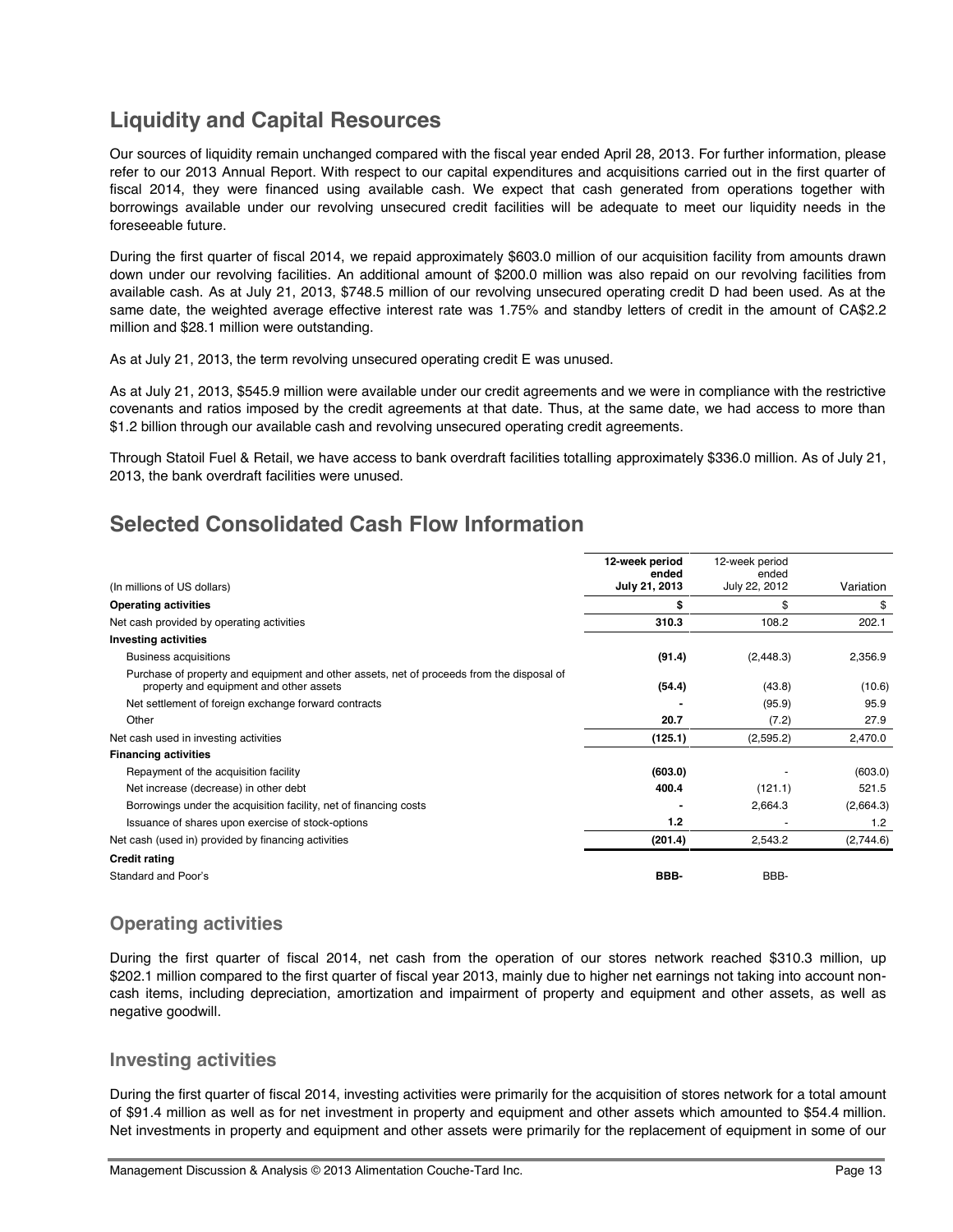stores in order to enhance our offering of products and services, the addition of new stores as well as the ongoing improvement of our network. Following the closing of the business acquisition transaction with ExxonMobil, an amount of \$20.7 million placed in escrow was repaid to us during the first quarter of fiscal 2014.

# **Financing activities**

During the first quarter of fiscal 2014, we repaid an amount of \$603.0 million under our acquisition facility from amounts drawn under our operating credits. We also repaid a portion of \$200.0 million of our operating credits from net cash generated from our operating activities.

# **Contractual Obligations and Commercial Commitments**

There were no major changes during the 12-week period ended July 21, 2013, with respect to our contractual obligations and commercial commitments. For more information, please refer to our 2013 Annual Report.

# **Selected Quarterly Financial Information**

The Corporation's 52-week reporting cycle is divided into quarters of 12 weeks each except for the third quarter, which comprises 16 weeks. When a fiscal year, such as fiscal 2012, contains 53 weeks, the fourth quarter comprises 13 weeks. The following is a summary of selected consolidated financial information derived from the Corporation's interim consolidated financial statements for each of the eight most recently completed quarters.

| (In millions of US dollars except for per share data)                                                              | 12-week<br>period ended<br>July 21, 2013 | 52-week period ended April 28, 2013 |                 |                 | Extract from the 53-week period<br>ended April 29, 2012 |                 |                 |                 |
|--------------------------------------------------------------------------------------------------------------------|------------------------------------------|-------------------------------------|-----------------|-----------------|---------------------------------------------------------|-----------------|-----------------|-----------------|
| Quarter                                                                                                            | 1 <sup>st</sup>                          | 4 <sup>th</sup>                     | 3 <sup>rd</sup> | 2 <sup>nd</sup> | $\overline{1}$ st                                       | 4 <sup>th</sup> | 3 <sup>rd</sup> | 2 <sup>nd</sup> |
| Weeks                                                                                                              | 12 weeks                                 | 12 weeks                            | 16 weeks        | 12 weeks        | 12 weeks                                                | 13 weeks        | 16 weeks        | 12 weeks        |
| Revenues                                                                                                           | 8,901.2                                  | 8,776.0                             | 11,467.0        | 9,287.7         | 6,012.6                                                 | 6,055.7         | 6,597.3         | 5,151.2         |
| Operating income before depreciation, amortization<br>and impairment of property and equipment and<br>other assets | 443.4                                    | 292.7                               | 391.4           | 365.6           | 310.0                                                   | 200.1           | 186.5           | 200.6           |
| Depreciation, amortization and impairment of<br>property and equipment and other assets                            | 125.9                                    | 138.1                               | 182.5           | 134.3           | 66.1                                                    | 62.2            | 75.7            | 52.4            |
| Operating income                                                                                                   | 317.5                                    | 154.6                               | 208.9           | 231.3           | 243.9                                                   | 137.9           | 110.8           | 148.2           |
| Share of earnings of joint ventures and associated<br>companies accounted for using the equity method              | 8.7                                      | 3.0                                 | 3.9             | 3.7             | 5.2                                                     | 3.4             | 7.0             | 5.2             |
| Net financial expenses (revenues)                                                                                  | 11.7                                     | 20.7                                | 49.4            | 15.9            | 121.8                                                   | (13.0)          | 4.6             | 2.5             |
| Net earnings                                                                                                       | 255.0                                    | 146.4                               | 142.2           | 181.3           | 102.9                                                   | 117.8           | 86.8            | 113.5           |
| Net earnings per share                                                                                             |                                          |                                     |                 |                 |                                                         |                 |                 |                 |
| Basic                                                                                                              | \$1.36                                   | \$0.78                              | \$0.76          | \$0.98          | \$0.57                                                  | \$0.66          | \$0.49          | \$0.62          |
| <b>Diluted</b>                                                                                                     | \$1.35                                   | \$0.77                              | \$0.75          | \$0.97          | \$0.57                                                  | \$0.65          | \$0.48          | \$0.61          |

The volatility of road transportation fuel gross margin and seasonality have an impact on the variability of our quarterly net earnings. Given acquisitions made in recent years and higher retail prices at the pump, road transportation fuel revenues have become a more significant segment of our business and therefore our quarterly results are more sensitive to the volatility of road transportation fuel gross margins. However, road transportation fuel margins tend to be less volatile when considered on an annual basis or a longer term. With that said, the majority of our operating income is still derived from merchandise and service sales.

# **Outlook**

During the remainder fiscal year 2014, we expect to pursue our investments with caution in order to, amongst other things, improve our network. We also intend to keep an ongoing focus on our sales, supply terms and operating expenses while keeping an eye on growth opportunities that may be available.

We will continue to pay special attention to the integration of Statoil Fuel & Retail. To do this, we have formed a multidisciplinary team whose objectives are to ensure an effective integration and to identify opportunities for improvement,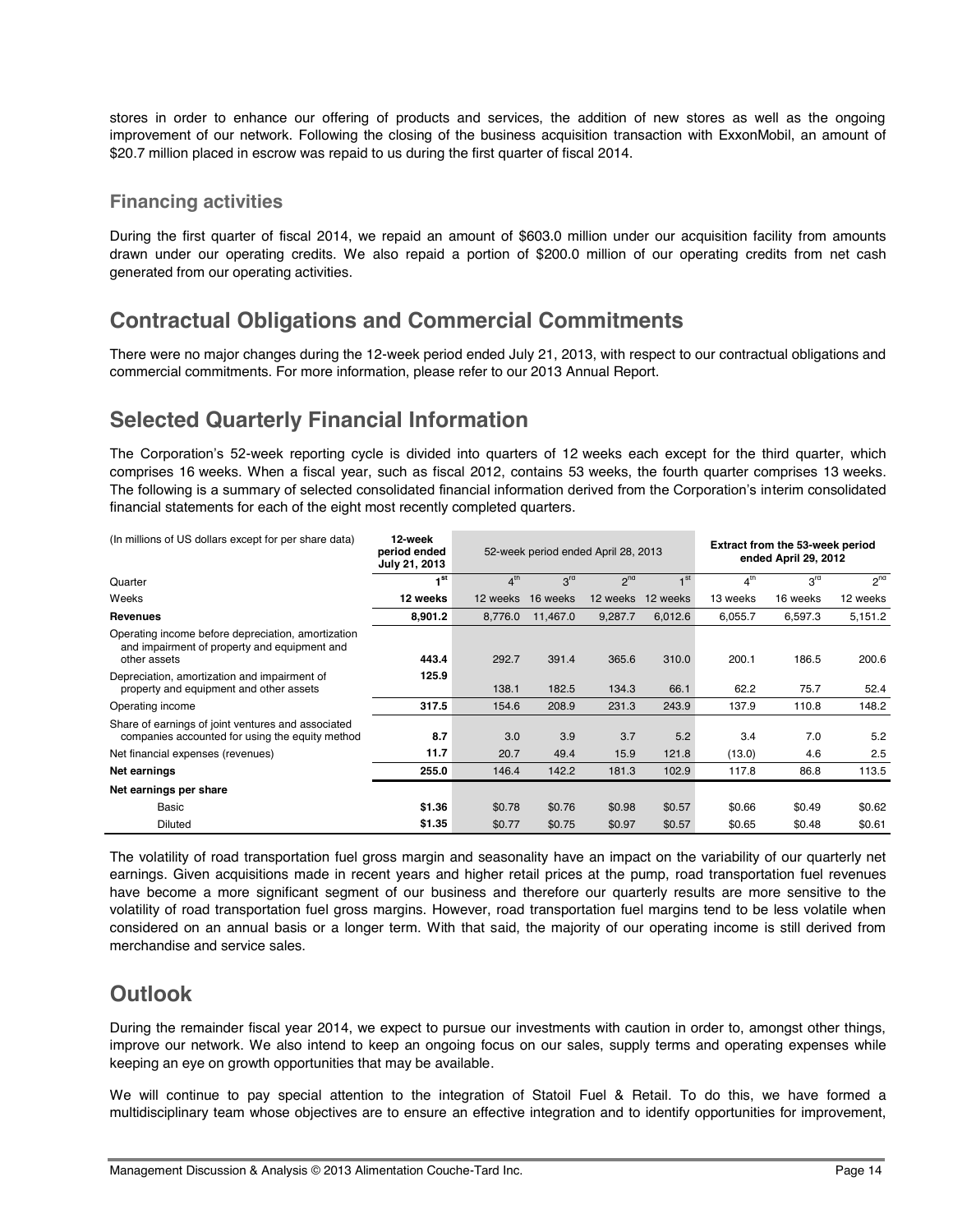including synergies. Within this framework, we also intend to put in place strategies that will enable us to reduce our debt level in order to regain our financial flexibility and maintain the quality of our credit profile.

Finally, in line with our business model, we intend to continue to focus our resources on the sale of fresh products and on innovation, including the introduction of new products and services, in order to satisfy the needs of our large clientele.

August 30, 2013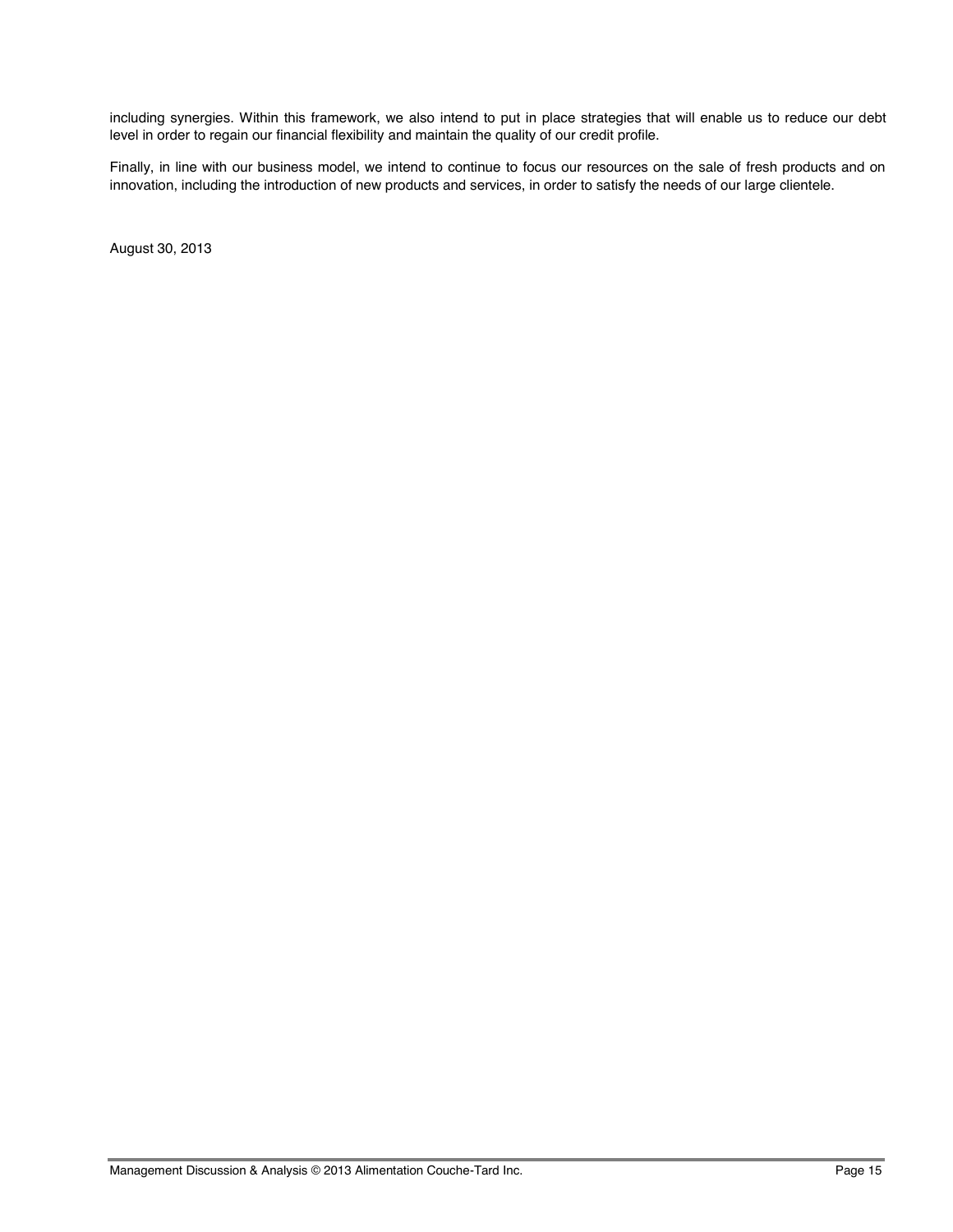# **CONSOLIDATED STATEMENTS OF CHANGES IN SHAREHOLDERS' EQUITY**

(in millions of US dollars, unaudited)

| For the 12-week periods ended                                        | <b>July 21,</b>    | <b>July 22,</b>    |
|----------------------------------------------------------------------|--------------------|--------------------|
|                                                                      | 2013               | 2012               |
|                                                                      | \$                 | \$                 |
| <b>Revenues</b><br>Cost of sales                                     | 8,901.2<br>7,718.2 | 6,012.6<br>5,153.6 |
|                                                                      |                    |                    |
| <b>Gross profit</b>                                                  | 1,183.0            | 859.0              |
| Operating, selling, administrative and general expenses              | 781.2              | 549.9              |
| Negative goodwill                                                    | (41.6)             | (0.9)              |
| Depreciation, amortization and impairment of property and equipment, |                    |                    |
| intangible and other assets                                          | 125.9              | 66.1               |
|                                                                      | 865.5              | 615.1              |
| Operating income                                                     | 317.5              | 243.9              |
| Share of earnings of joint ventures and associated companies         |                    |                    |
| accounted for using the equity method                                | 8.7                | 5.2                |
| Financial expenses                                                   | 29.3               | 15.4               |
| <b>Financial revenues</b>                                            | (4.4)              | (0.9)              |
| Loss on foreign exchange forward contracts                           |                    | 113.5              |
| Foreign exchange gain from currency conversion                       | (13.2)             | (6.2)              |
| <b>Net financial expenses</b>                                        | 11.7               | 121.8              |
| Earnings before income taxes                                         | 314.5              | 127.3              |
| Income taxes                                                         | 59.5               | 24.4               |
| Net earnings                                                         | 255.0              | 102.9              |
| Net earnings attributable to:                                        |                    |                    |
| Shareholders of the Corporation                                      | 254.9              | 102.9              |
| Non-controlling interest (Note 5)                                    | 0.1                |                    |
| <b>Net earnings</b>                                                  | 255.0              | 102.9              |
|                                                                      |                    |                    |
| Net earnings per share (Note 6)<br><b>Basic</b>                      | 1.36               | 0.57               |
| <b>Diluted</b>                                                       | 1.35               | 0.57               |
| Weighted average number of shares (in thousands)                     | 187,586            | 179,057            |
| Weighted average number of shares - diluted (in thousands)           | 189,203            | 181,457            |
| Number of shares outstanding at end of period (in thousands)         | 187,678            | 179,068            |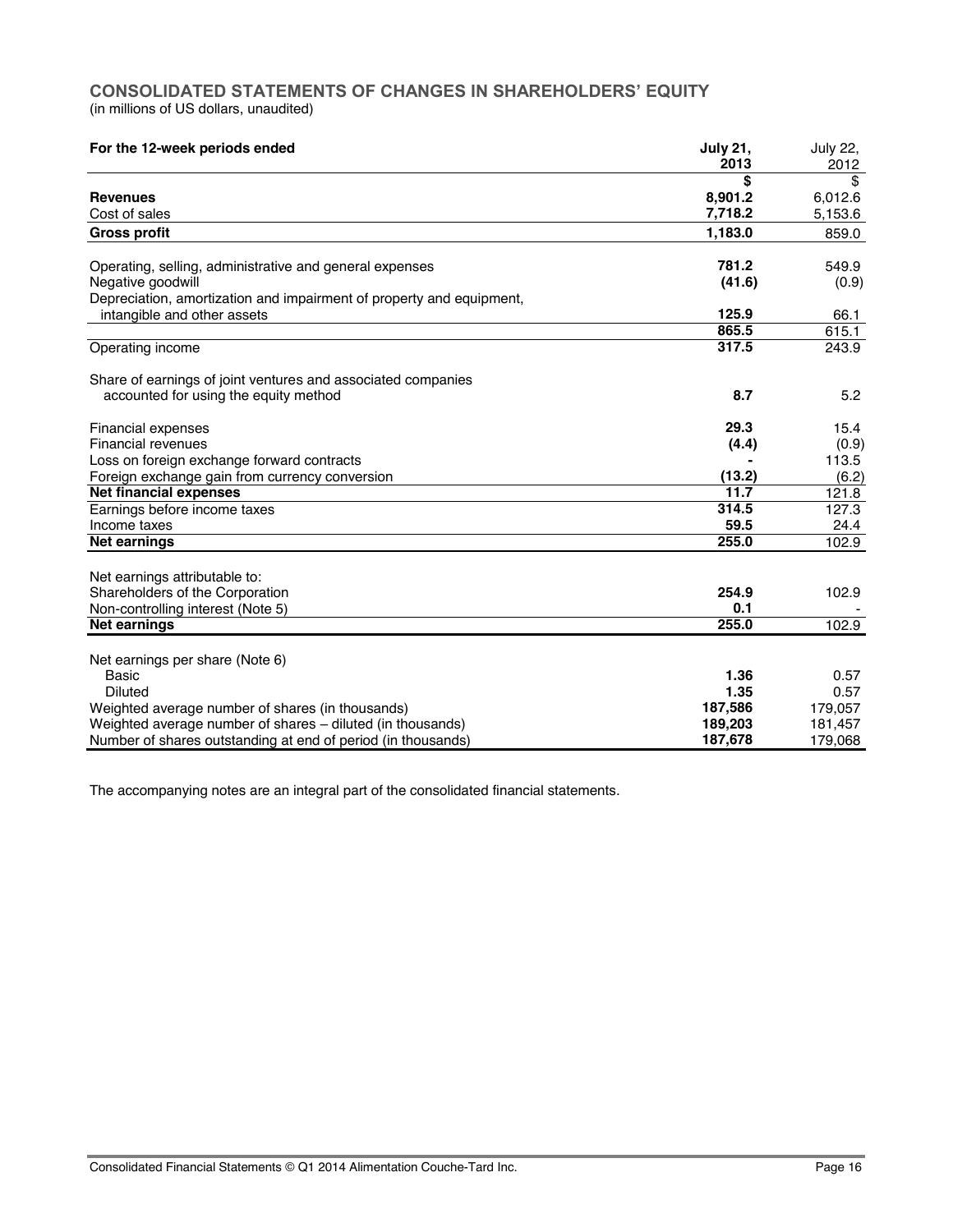## **CONSOLIDATED STATEMENTS OF CHANGES IN EQUITY**

(in millions of US dollars, unaudited)

| For the 12-week periods ended                                             | <b>July 21,</b><br>2013 | <b>July 22,</b><br>2012 |
|---------------------------------------------------------------------------|-------------------------|-------------------------|
|                                                                           | \$                      | \$                      |
| Net earnings                                                              | 255.0                   | 102.9                   |
| Other comprehensive income                                                |                         |                         |
| Items that may be reclassified to earnings                                |                         |                         |
| <b>Translation adjustments</b>                                            |                         |                         |
| Changes in cumulative translation adjustments (1)                         | (87.7)                  | 15.6                    |
| Change in fair value of financial instruments designated as a hedge       |                         |                         |
| of the Corporation's net investment in its U.S. operations <sup>(2)</sup> | (6.5)                   |                         |
| Net interest on financial instruments designated as a hedge of the        |                         |                         |
| Corporation's net investment in its U.S. operations <sup>(3)</sup>        | 0.9                     |                         |
| Cash flow hedges                                                          |                         |                         |
| Change in fair value of financial instruments (4)                         | 1.3                     | 1.9                     |
| Gain realized on financial instruments reclassified to earnings (5)       | (1.3)                   | (1.3)                   |
| Other comprehensive (loss) income                                         | (93.3)                  | 16.2                    |
| <b>Comprehensive income</b>                                               | 161.7                   | 119.1                   |
| Comprehensive income attributable to:                                     |                         |                         |
| Shareholders of the Corporation                                           | 161.6                   | 127.0                   |
| Non-controlling interest                                                  | 0.1                     | (7.9)                   |
| <b>Comprehensive income</b>                                               | 161.7                   | 119.1                   |
|                                                                           |                         |                         |

1) For the 12-week period ended July 22, 2012, these amounts include a gain of \$5.6 (net of income taxes of \$0.9). This gain arises from the<br>translation of the US dollar denominated long-term debt which was previously desi investment in its U.S. operations.

- (2) For the 12-week period ended July 21, 2013, this amount is net of income taxes of \$2.4.
- (3) For the 12-week period ended July 21, 2013, this amount is net of income taxes of \$0.2.
- (4) For the 12-week periods ended July 21, 2013 and July 22, 2012, these amounts are net of income taxes of \$0.2 and \$0.6, respectively.
- (5) For the 12-week periods ended July 21, 2013 and July 22, 2012, these amounts are net of income taxes of \$0.2 and \$0.5, respectively.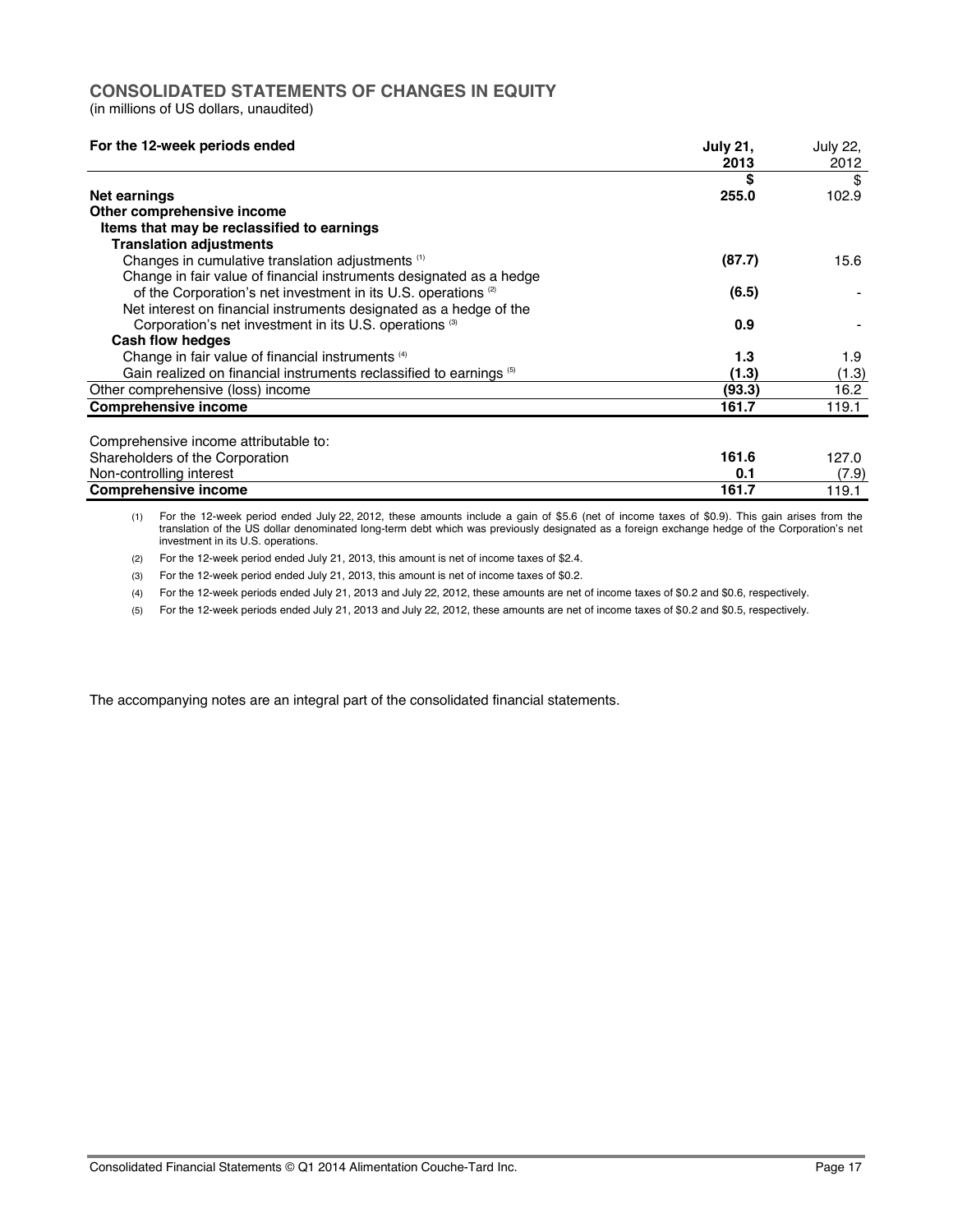# **CONSOLIDATED STATEMENTS OF CHANGES IN EQUITY**

(in millions of US dollars, unaudited)

Acquisition of control of Statoil<br>Fuel & Retail

Acquisition of non-controlling interest in Statoil Fuel &

Initial fair value of stock options

Stock option-based

| For the 12-week period ended                          |                                                     |             |                 |                                                     |              |             | July 21, 2013    |  |  |
|-------------------------------------------------------|-----------------------------------------------------|-------------|-----------------|-----------------------------------------------------|--------------|-------------|------------------|--|--|
|                                                       | Attributable to the shareholders of the Corporation |             |                 |                                                     |              |             |                  |  |  |
|                                                       |                                                     |             |                 | <b>Accumulated</b>                                  |              |             |                  |  |  |
|                                                       |                                                     |             |                 | other                                               |              | Non-        |                  |  |  |
|                                                       | Capital                                             | Contributed | <b>Retained</b> | comprehensive                                       |              | controlling | <b>Total</b>     |  |  |
|                                                       | stock                                               | surplus     | earnings        | income                                              | <b>Total</b> | interest    | equity           |  |  |
|                                                       | \$                                                  | \$          | \$              | \$                                                  | \$           | \$          | \$               |  |  |
| Balance, beginning of period                          | 670.4                                               | 16.5        | 2,344.0         | 185.8                                               | 3,216.7      |             | 3,216.7          |  |  |
| Comprehensive income:                                 |                                                     |             |                 |                                                     |              |             |                  |  |  |
| Net earnings                                          |                                                     |             | 254.9           |                                                     | 254.9        | 0.1         | 255.0            |  |  |
| Other comprehensive income                            |                                                     |             |                 | (93.3)                                              | (93.3)       |             | (93.3)           |  |  |
| Comprehensive income                                  |                                                     |             |                 |                                                     | 161.6        | 0.1         | 161.7            |  |  |
| <b>Dividends</b>                                      |                                                     |             | (13.6)          |                                                     | (13.6)       |             | (13.6)           |  |  |
| Addition to non-controlling                           |                                                     |             |                 |                                                     |              |             |                  |  |  |
| interest (Note 5)                                     |                                                     |             |                 |                                                     |              | 13.2        | 13.2             |  |  |
| Redemption liability (Note 5)                         |                                                     | (13.2)      |                 |                                                     | (13.2)       |             | (13.2)           |  |  |
| Stock option-based                                    |                                                     |             |                 |                                                     |              |             |                  |  |  |
| compensation expense                                  |                                                     | (0.1)       |                 |                                                     | (0.1)        |             | (0.1)            |  |  |
| Initial fair value of stock options                   |                                                     |             |                 |                                                     |              |             |                  |  |  |
| exercised                                             | 0.7                                                 | (0.7)       |                 |                                                     |              |             |                  |  |  |
| Cash received upon exercise of                        |                                                     |             |                 |                                                     |              |             |                  |  |  |
| stock options                                         | 1.2                                                 |             |                 |                                                     | 1.2          |             | 1.2 <sub>2</sub> |  |  |
| Balance, end of period                                | 672.3                                               | 2.5         | 2,585.3         | 92.5                                                | 3,352.6      | 13.3        | 3,365.9          |  |  |
| For the 12-week period ended                          |                                                     |             |                 |                                                     |              |             | July 22, 2012    |  |  |
|                                                       |                                                     |             |                 | Attributable to the shareholders of the Corporation |              |             |                  |  |  |
|                                                       |                                                     |             |                 | Accumulated                                         |              |             |                  |  |  |
|                                                       |                                                     |             |                 | other                                               |              | Non-        |                  |  |  |
|                                                       | Capital                                             | Contributed | Retained        | comprehensive                                       |              | controlling | Total            |  |  |
|                                                       | stock                                               | surplus     | earnings        | income                                              | Total        | interest    | equity           |  |  |
|                                                       | \$                                                  | \$          | \$              | \$                                                  | \$           | \$          | \$               |  |  |
|                                                       | 321.0                                               | 17.9        | 1,826.8         | 8.9                                                 | 2,174.6      |             | 2,174.6          |  |  |
| Balance, beginning of period<br>Comprehensive income: |                                                     |             |                 |                                                     |              |             |                  |  |  |
| Net earnings                                          |                                                     |             | 102.9           |                                                     | 102.9        |             | 102.9            |  |  |
| Other comprehensive income                            |                                                     |             |                 |                                                     |              |             |                  |  |  |
| (loss)                                                |                                                     |             |                 | 24.1                                                | 24.1         | (7.9)       | 16.2             |  |  |
| Total comprehensive income                            |                                                     |             |                 |                                                     |              |             |                  |  |  |
| (loss)                                                |                                                     |             |                 |                                                     | 127.0        | (7.9)       | 119.1            |  |  |

Dividends (13.2) (13.2) (13.2)

Fuel & Retail - 487.2 487.2

Retail - (479.3) (479.3)

compensation expense  $0.1$  0.1 0.1 0.1 0.1

exercised 0.2 (0.2) - - **Balance, end of period** 321.2 17.8 1,916.5 33.0 2,288.5 - 2,288.5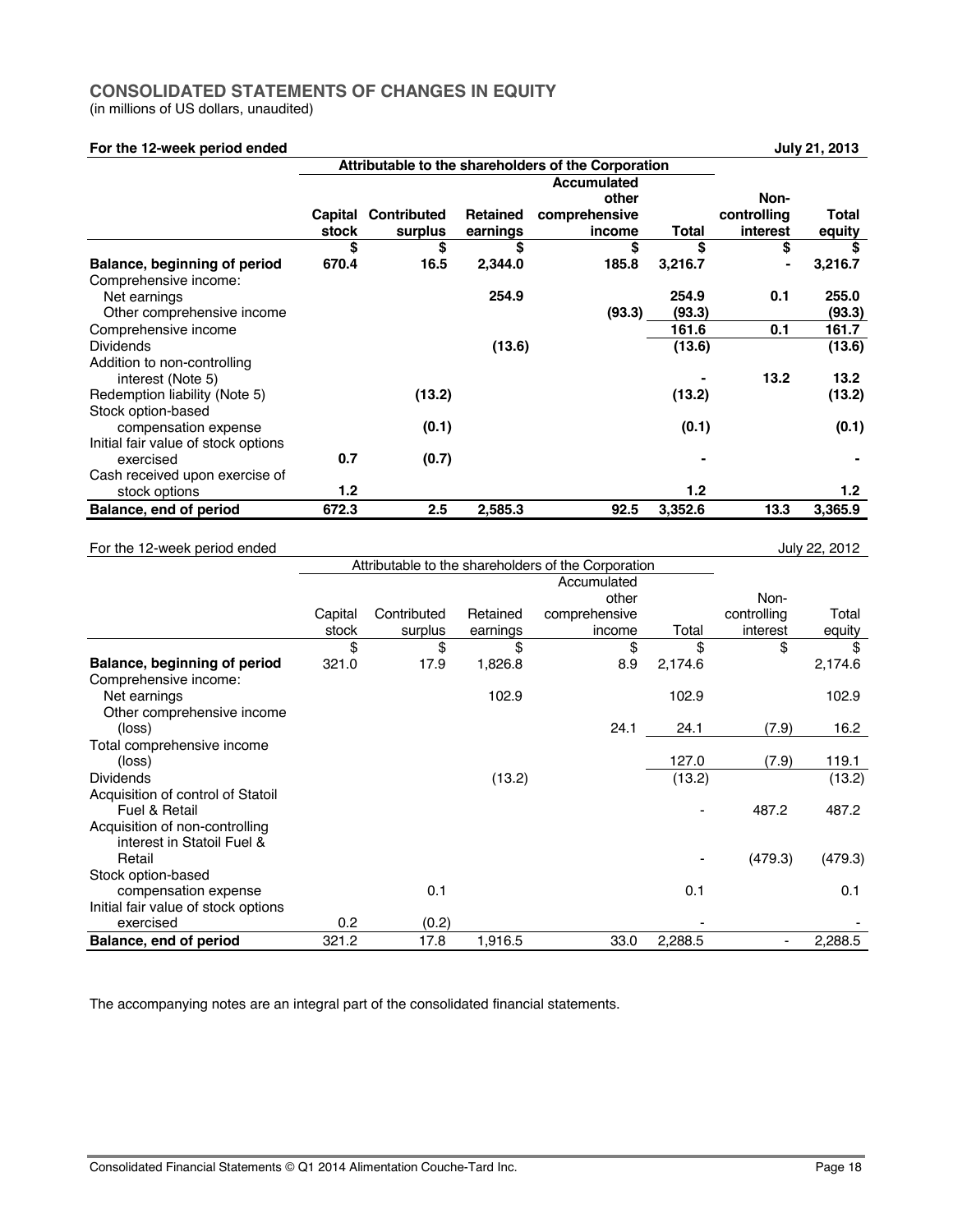# **CONSOLIDATED STATEMENTS OF CASH FLOWS**

(in millions of US dollars, unaudited)

| For the 12-week periods ended                                                         | <b>July 21,</b><br>2013 | July 22<br>2012 |
|---------------------------------------------------------------------------------------|-------------------------|-----------------|
|                                                                                       | \$                      | \$              |
| <b>Operating activities</b>                                                           |                         |                 |
| Net earnings                                                                          | 255.0                   | 102.9           |
| Adjustments to reconcile net earnings to net cash provided by operating<br>activities |                         |                 |
| Depreciation, amortization and impairment of property and                             |                         |                 |
| equipment, intangible and other assets, net of amortization of                        |                         |                 |
| deferred credits                                                                      | 101.7                   | 57.0            |
| Negative goodwill (Note 3)                                                            | (41.6)                  | (0.9)           |
| Deferred income taxes                                                                 | (18.6)                  | 2.5             |
| Share of earnings of joint ventures and associated companies                          |                         |                 |
| accounted for using the equity method, net of dividends received                      | (7.8)                   | (4.2)           |
| Deferred credits                                                                      | 6.9                     | 6.8             |
| Loss on disposal of property and equipment and other assets                           | 0.1                     | 0.4             |
| Loss on foreign exchange forward contracts                                            |                         | 113.5           |
| Other                                                                                 | 1.4                     | 12.2            |
| Changes in non-cash working capital                                                   | 13.2                    | (182.0)         |
| Net cash provided by operating activities                                             | 310.3                   | 108.2           |
| <b>Investing activities</b>                                                           |                         |                 |
| Business acquisitions (Note 3)                                                        | (91.4)                  | (2, 448.3)      |
| Purchase of property and equipment and other assets                                   | (77.9)                  |                 |
| Proceeds from disposal of property and equipment and other assets                     | 23.5                    | (48.4)<br>4.6   |
| Restricted cash                                                                       | 20.7                    | (7.2)           |
| Net settlement of foreign exchange forward contracts                                  |                         | (95.9)          |
| Net cash used in investing activities                                                 | (125.1)                 | (2,595.2)       |
|                                                                                       |                         |                 |
| <b>Financing activities</b>                                                           |                         |                 |
| Repayment of the unsecured non-revolving acquisition credit facility                  | (603.0)                 |                 |
| Net increase (decrease) in other debt                                                 | 400.4                   | (121.1)         |
| Issuance of shares upon exercise of stock-options                                     | 1.2                     |                 |
| Borrowings under the unsecured non-revolving acquisition credit facility,             |                         |                 |
| net of financing costs                                                                |                         | 2,664.3         |
| Net cash (used in) provided by financing activities                                   | (201.4)                 | 2,543.2         |
| Effect of exchange rate fluctuations on cash and cash equivalents                     | (20.4)                  | (3.1)           |
| Net (decrease) increase in cash and cash equivalents                                  | (36.6)                  | 53.1            |
| Cash and cash equivalents, beginning of period                                        | 658.3                   | 304.3           |
| Cash, cash equivalents and bank overdraft, end of period                              | 621.7                   | 357.4           |
| Bank overdraft, end of period (1)                                                     |                         | 163.5           |
| Cash and cash equivalents, end of period                                              | 621.7                   | 520.9           |
|                                                                                       |                         |                 |
| <b>Supplemental information:</b>                                                      |                         |                 |
| Interest paid                                                                         | 30.7                    | 6.7             |
| Interest and dividends received                                                       | 4.5                     | 1.3             |
| Income taxes paid                                                                     | 78.8                    | 28.0            |
| Cash and cash equivalents components:                                                 |                         |                 |
| Cash and demand deposits                                                              | 473.6                   | 374.6           |
| Liquid investments                                                                    | 148.1                   | 146.3           |
|                                                                                       | 621.7                   | 520.9           |

(1) Bank overdraft is included in Bank loans and current portion of long-term debt on the consolidated balance sheet.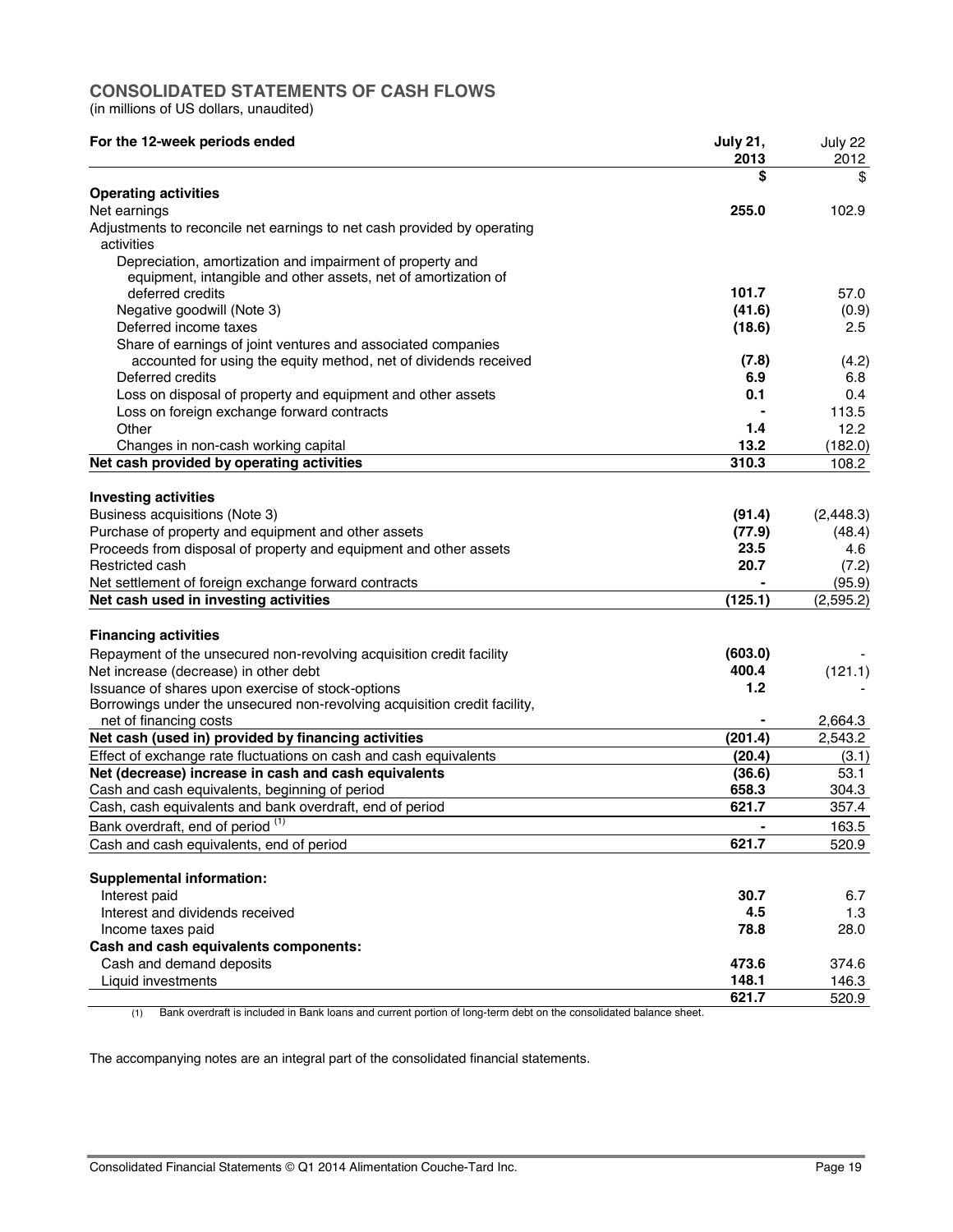# **CONSOLIDATED BALANCE SHEETS**

(in millions of US dollars, unaudited)

|                                                           | As at July 21, | As at April 28, |
|-----------------------------------------------------------|----------------|-----------------|
|                                                           | 2013           | 2013            |
|                                                           | \$             | \$              |
| <b>Assets</b>                                             |                |                 |
| <b>Current assets</b>                                     |                |                 |
| Cash and cash equivalents                                 | 621.7          | 658.3           |
| Restricted cash                                           | 0.9            | 21.6            |
| Accounts receivable                                       | 1,829.2        | 1,616.0         |
| Inventories                                               | 853.9          | 846.0           |
| Prepaid expenses                                          | 47.2           | 57.8            |
| Income taxes receivable                                   | 64.3           | 81.6            |
|                                                           | 3,417.2        | 3,281.3         |
| Property and equipment                                    | 5,067.5        | 5,079.9         |
| Goodwill                                                  | 1,067.7        | 1,081.0         |
| Intangible assets                                         | 846.4          | 834.7           |
| Other assets                                              | 136.0          | 136.3           |
| Investment in joint ventures and associated companies     | 92.0           | 84.2            |
| Deferred income taxes                                     | 45.4           | 48.8            |
|                                                           | 10,672.2       | 10,546.2        |
|                                                           |                |                 |
| <b>Liabilities</b>                                        |                |                 |
| <b>Current liabilities</b>                                |                |                 |
| Accounts payable and accrued liabilities                  | 2,569.5        | 2,351.1         |
| Provisions                                                | 105.1          | 96.5            |
| Income taxes payable                                      | 50.9           | 70.0            |
| Bank loans and current portion of long-term debt (Note 4) | 17.3           | 620.8           |
|                                                           | 2,742.8        | 3,138.4         |
| Long-term debt (Note 4)                                   | 3,371.9        | 2,984.3         |
| Provisions                                                | 376.1          | 358.8           |
| Pension benefit liability                                 | 109.2          | 109.7           |
| <b>Financial liabilities</b>                              | 29.3           | 20.4            |
| Deferred credits and other liabilities                    | 152.6          | 156.7           |
| Deferred income taxes                                     | 524.4          | 561.2           |
|                                                           | 7,306.3        | 7,329.5         |
|                                                           |                |                 |
| <b>Equity</b>                                             |                |                 |
| Capital stock (Note 8)                                    | 672.3          | 670.4           |
| Contributed surplus                                       | 2.5            | 16.5            |
| Retained earnings                                         | 2,585.3        | 2,344.0         |
| Accumulated other comprehensive income (Note 7)           | 92.5           | 185.8           |
| Equity attributable to shareholders of the Corporation    | 3,352.6        | 3,216.7         |
| Non-controlling interest                                  | 13.3           |                 |
|                                                           | 3,365.9        | 3,216.7         |
|                                                           | 10,672.2       | 10,546.2        |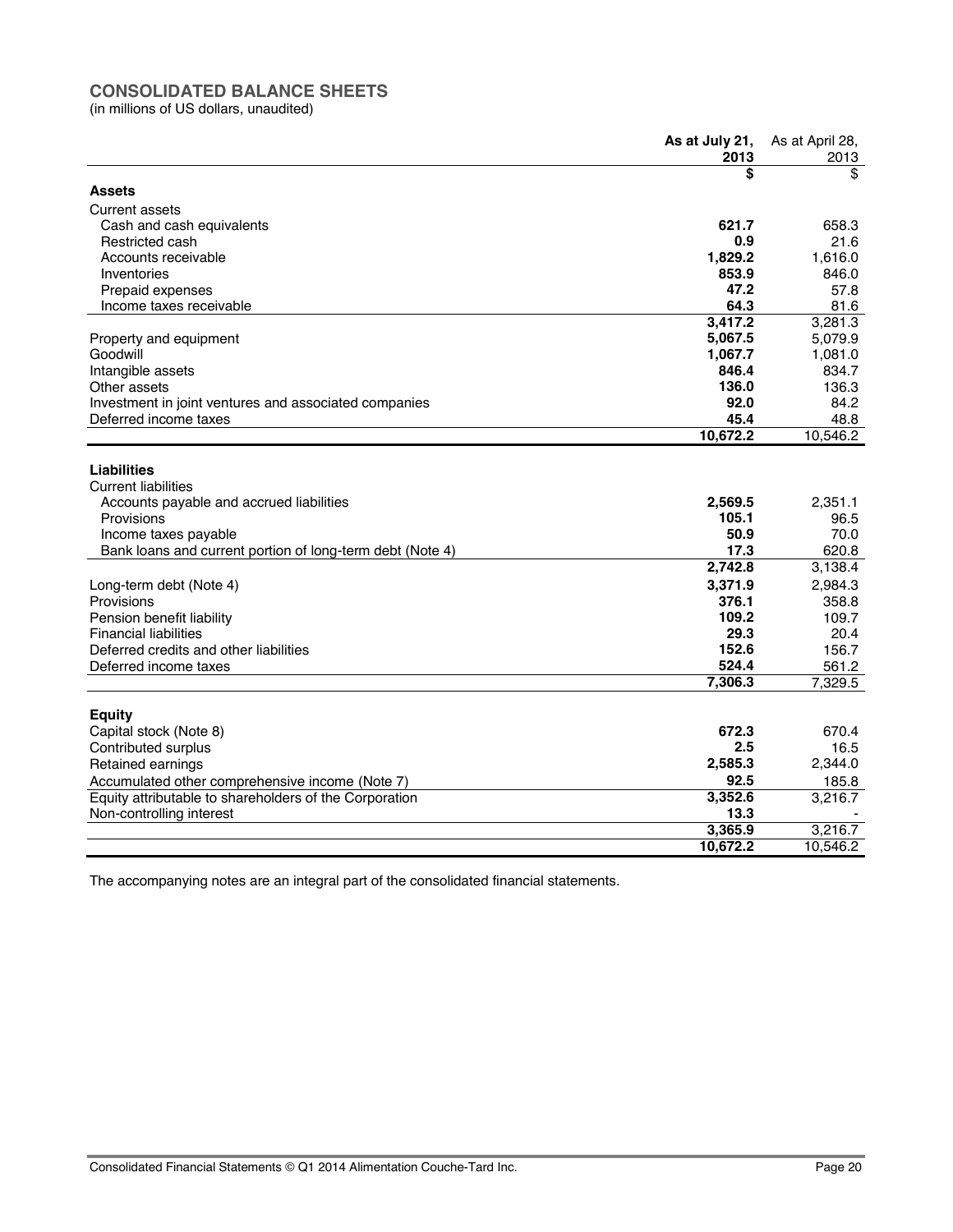## **1. CONSOLIDATED FINANCIAL STATEMENTS PRESENTATION**

The unaudited interim condensed consolidated financial statements (the "interim financial statements") have been prepared by the Corporation in accordance with generally accepted accounting principles in Canada as set out in the Handbook of the Canadian Institute of Chartered Accountants − Part I, which incorporates International Financial Reporting Standards ("IFRS"), as issued by the International Accounting Standards Board ("IASB") applicable to the preparation of interim financial statements, including International Accounting Standard ("IAS") 34 "Interim Financial Reporting".

The interim financial statements were prepared in accordance with the same accounting policies and methods as the audited annual consolidated financial statements for the year ended April 28, 2013, except for those disclosed in Note 2. The interim financial statements do not include all the information required for complete financial statements and should be read in conjunction with the audited annual consolidated financial statements and notes thereto in the Corporation's 2013 Annual Report. The results of operations for the interim periods presented do not necessarily reflect results expected for the full fiscal year. The Corporation's business follows a seasonal pattern. The busiest period is the first half-year of each fiscal year, which includes summer's sales. These interim financial statements have not been subject to a review engagement by the Corporation's external auditors.

On August 30, 2013, the Corporation's interim financial statements were approved by the board of directors who also approved their publication.

#### **Comparative figures**

Certain comparative figures of the consolidated financial statements have been reclassified to comply with the presentation adopted in the fiscal year ended April 28, 2013.

Sales taxes on road transportation fuel in California, United States are now reported on a net basis in revenues instead of on a gross basis in revenues and cost of sales resulting in a reduction in revenues and cost of sales of \$8.3 for the 12-week period ended July 22, 2012.

This reclassification had no impact on consolidated net earnings or consolidated comprehensive income of the Corporation for the 12-week period ended July 22, 2012.

#### **2. ACCOUNTING CHANGES**

#### **Revised Standards**

#### *Financial Statement Presentation*

On April 29, 2013, the Corporation adopted amendments to International Accounting Standard ("IAS") 1, "Presentation of Financial Statements". The amendments govern the presentation of Other Comprehensive Income ("OCI") in the financial statements, primarily by requiring OCI items that may be reclassified to the consolidated statements of earnings to be presented separately from those that remain in equity. The Corporation adopted this presentation and there was no other significant impact on the Corporation's consolidated financial statements.

#### *Financial Instruments – Presentation and disclosure*

On April 29, 2013, the Corporation adopted the revised version of IFRS 7, "Financial Instruments: Disclosures". The modifications clarify the rules for offsetting financial assets and financial liabilities on the consolidated balance sheets. The adoption of these changes did not have a significant impact on the Corporation's consolidated financial statements.

#### **New standards**

#### *Consolidated financial statements*

On April 29, 2013, the Corporation adopted a new standard, IFRS 10, "Consolidated Financial Statements", which requires an entity to consolidate an investee when it is exposed, or has rights, to variable returns from its involvement with the investee and has the ability to affect those returns through its power over the investee. Under previous IFRS, consolidation was required when an entity had the power to govern the financial and operating policies of an entity so as to obtain benefits from its activities. IFRS 10 replaces SIC-12, "Consolidation—Special Purpose Entities" and parts of IAS 27, "Consolidated and Separate Financial Statements". The adoption of this standard had no impact on the Corporation's consolidated financial statements.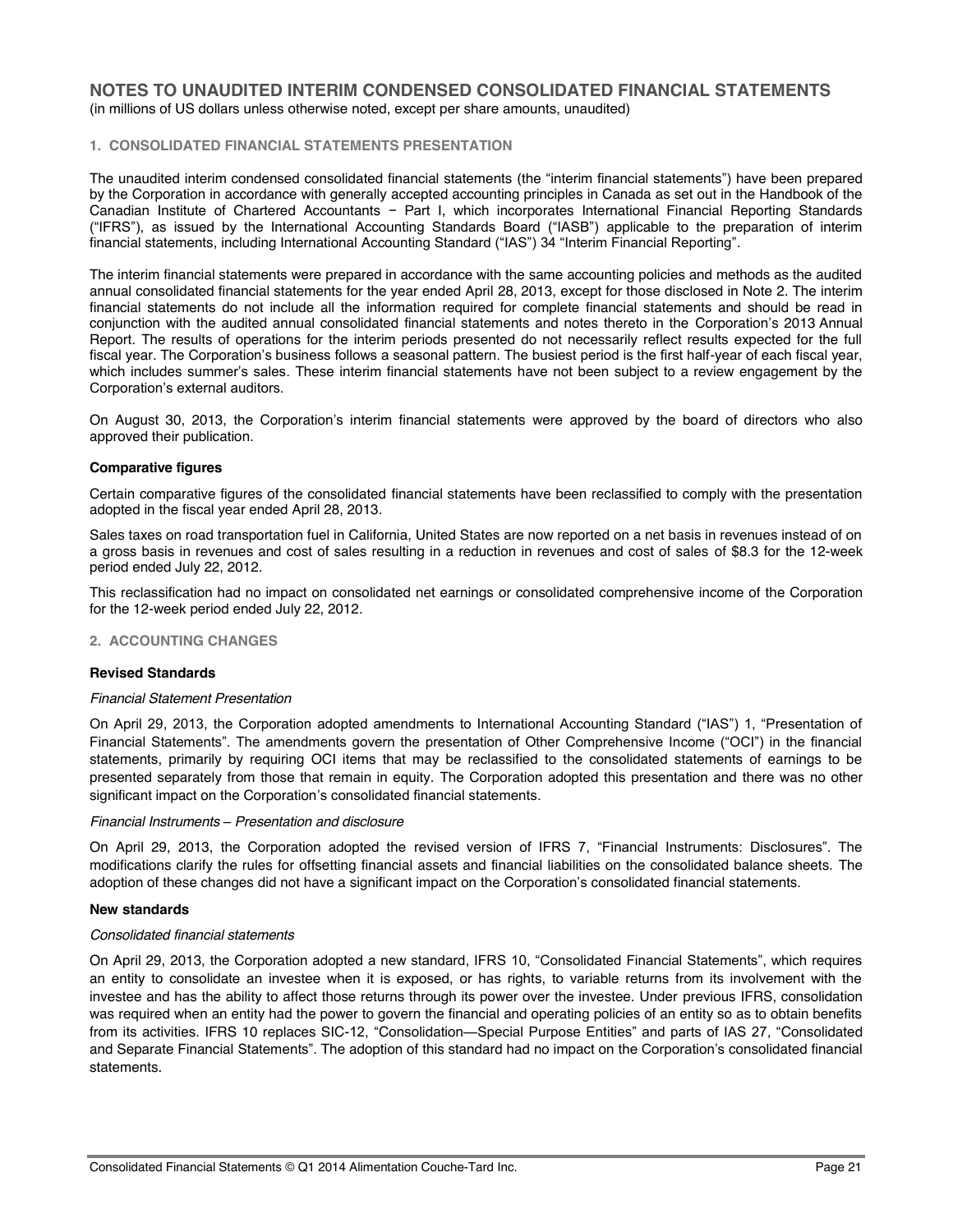#### *Joint Arrangements*

On April 29, 2013, the Corporation adopted a new standard, IFRS 11, "Joint Arrangements", which requires a venturer to classify its interest in a joint arrangement as a joint venture or joint operation. Joint ventures must be accounted for using the equity method of accounting whereas for a joint operation the venturer must recognize its share of the assets, liabilities, revenue and expenses of the joint operation. Under previous IFRS, entities had the choice to proportionately consolidate or equity account for interests in joint ventures. IFRS 11 supersedes IAS 31, "Interests in Joint Ventures" and SIC-13, "Jointly Controlled Entities—Non-monetary Contributions by Venturers". The adoption of this standard had no impact on the Corporation's consolidated financial statements.

#### *Disclosure of Interest in Other Entities*

On April 29, 2013, the Corporation adopted a new standard, IFRS 12, "Disclosure of Interest in Other Entities". IFRS 12 establishes disclosure requirements for interests in other entities, such as joint arrangements, associates, special purpose vehicles and off balance sheet vehicles. The standard includes existing disclosures and also introduces significant additional disclosure requirements that address the nature of, and risks associated with, an entity's interests in other entities. The adoption of this standard had no impact on the Corporation's consolidated financial statements. However, more information will be required in the notes to the Corporation's annual financial statements.

#### *Fair Value Measurement*

On April 29, 2013, the Corporation adopted a new standard, IFRS 13, "Fair Value Measurement". IFRS 13 is a comprehensive standard for fair value measurement and disclosure requirements for use across all IFRS. The new standard clarifies that fair value is the price that would be received to sell an asset, or paid to transfer a liability in an orderly transaction between market participants, at the measurement date. It also establishes disclosures about fair value measurement. Under previous IFRS, guidance on measuring and disclosing fair value is dispersed among the specific standards requiring fair value measurements and in many cases does not reflect a clear measurement basis or consistent disclosures. The adoption of this standard had no impact on the Corporation's consolidated financial statements.

#### **3. BUSINESS ACQUISITIONS**

- During the 12-week period ended July 21, 2013, under the June 2011 agreement with ExxonMobil, the Corporation acquired 60 stores operated by independent operators along with the related road transportation fuel supply agreements. The Corporation owns the real estate for 59 sites and leases the land and owns the building for one site. Additionally, 50 road transportation fuel supply agreements were acquired by the Corporation during this period.
- During the 12-week period ended July 21, 2013, the Corporation also acquired three other stores through distinct transactions. The Corporation leases the land and owns the building for one site and owns these same assets for the other sites.

For the 12-week period ended July 21, 2013, acquisitions costs of \$0.1 in connection with these acquisitions and other unrealized acquisitions are included in Operating, selling, administrative and general expenses.

These acquisitions were settled for a total cash consideration of \$91.4. Since the Corporation has not completed its fair value assessment of the assets acquired, the liabilities assumed and goodwill for all transactions, the preliminary allocations of certain acquisitions are subject to adjustments to the fair value of the assets, liabilities and goodwill until the process is completed. Purchase price allocations based on the estimated fair value on the date of acquisition and available information as at the date of publication of these consolidated financial statements is as follows:

|                                        | \$     |
|----------------------------------------|--------|
| Tangible assets acquired               |        |
| Inventories                            | 0.2    |
| Property and equipment                 | 105.2  |
| Other assets                           | 13.1   |
| Total tangible assets                  | 118.5  |
| Liabilities assumed                    |        |
| Provisions                             | 18.1   |
| <b>Total liabilities</b>               | 18.1   |
| Net tangible assets acquired           | 100.4  |
| Intangible assets                      | 25.7   |
| Goodwill                               | 6.9    |
| Negative goodwill recorded to earnings | (41.6) |
| Total cash consideration paid          | 91.4   |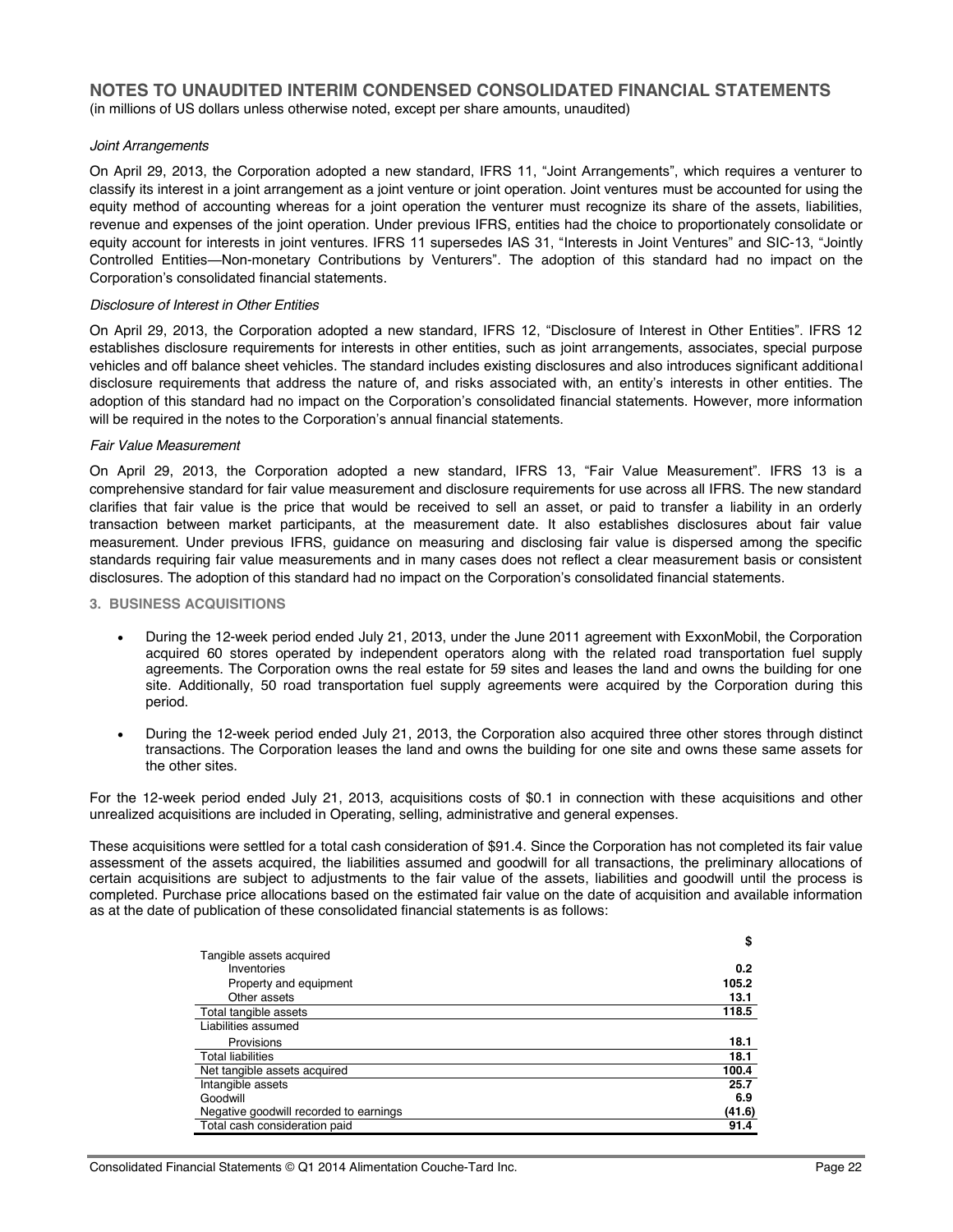The Corporation expects that none of the goodwill related to these transactions will be deductible for tax purposes.

These acquisitions were concluded in order to expand the Corporation's market share, to penetrate new markets and to increase its economies of scale. These acquisitions generated goodwill in the amount of \$6.9 mainly due to the strategic location of stores acquired and a negative goodwill of \$41.6 due to the difference between the acquisition price and the fair value of net assets acquired. Since the date of acquisition, revenues and net earnings from these stores amounted to \$25.5 and \$5.2, respectively. Considering the nature of these acquisitions, the available financial information does not allow for the accurate disclosure of pro-forma revenues and net earnings had the Corporation concluded these acquisitions at the beginning of its fiscal year.

#### **4. BANK LOANS AND LONG-TERM DEBT**

|                                                                                                  | As at July 21,<br>2013 | As at April 28,<br>2013 |
|--------------------------------------------------------------------------------------------------|------------------------|-------------------------|
|                                                                                                  |                        |                         |
| US dollar denominated unsecured non-revolving acquisition credit facility, maturing in June 2015 | 1.594.9                | 2,197.3                 |
| Canadian dollar denominated senior unsecured notes                                               | 960.1                  | 978.7                   |
| US dollar denominated term revolving unsecured operating credit D, maturing in December 2016     | 748.5                  | 345.5                   |
| NOK denominated fixed rate bonds, maturing in February 2019                                      | 2.2                    | 2.3                     |
| NOK denominated floating rate bonds, maturing in February 2017                                   | 2.5                    | 2.6                     |
| Other debts, including finance leases, maturing at various dates                                 | 81.0                   | 78.7                    |
|                                                                                                  | 3.389.2                | 3.605.1                 |
| Current portion of long-term debt                                                                | 17.3                   | 620.8                   |
|                                                                                                  | 3.371.9                | 2.984.3                 |

## **5. NON-CONTROLLING INTEREST**

During the 12-week period ended July 21, 2013, the Corporation, along with another party, established a new corporation: Circle K Asia s.à.r.l. ("Circle K Asia"), in which both corporations hold a 50% interest following which each party made a capital contribution of \$13.2. Under the agreement signed between the parties, the Corporation, under certain circumstances, may repurchase all of the other party's shares in Circle K Asia. Consequently, Circle K Asia was fully consolidated in the Corporation's financial statements and the other party's interest in Circle K Asia was recorded under "Non-controlling interest" in the consolidated statements of earnings, comprehensive income, changes in equity and consolidated balance sheet. Under other circumstances, the Corporation must repurchase all of the other party's shares in Circle K Asia. Consequently, a redemption liability was recorded.

## **6. NET EARNINGS PER SHARE**

|                                                                  |                                                                                  | 12-week period<br>ended July 21, 2013 |                                     | 12-week period<br>ended July 22, 2012 |                                                        |                              |  |
|------------------------------------------------------------------|----------------------------------------------------------------------------------|---------------------------------------|-------------------------------------|---------------------------------------|--------------------------------------------------------|------------------------------|--|
|                                                                  | Weighted average<br><b>Net</b><br>number of shares<br>(in thousands)<br>earnings |                                       | <b>Net</b><br>earnings<br>per share | Net<br>earnings                       | Weighted average<br>number of shares<br>(in thousands) | Net<br>earnings<br>per share |  |
|                                                                  |                                                                                  |                                       | a.                                  |                                       |                                                        | \$                           |  |
| Basic net earnings attributable to<br>Class A and B shareholders | 254.9                                                                            | 187.586                               | 1.36                                | 102.9                                 | 179.057                                                | 0.57                         |  |
| Dilutive effect of stock options                                 |                                                                                  | 1.617                                 | (0.01)                              |                                       | 2.400                                                  |                              |  |
| Diluted net earnings available for<br>Class A and B shareholders | 254.9                                                                            | 189.203                               | 1.35                                | 102.9                                 | 181,457                                                | 0.57                         |  |

When they have an anti-dilutive effect, stock options must be excluded from the calculation of the diluted net earnings per share. For the 12-week periods ended July 21, 2013, and July 22, 2012, no stock options were excluded.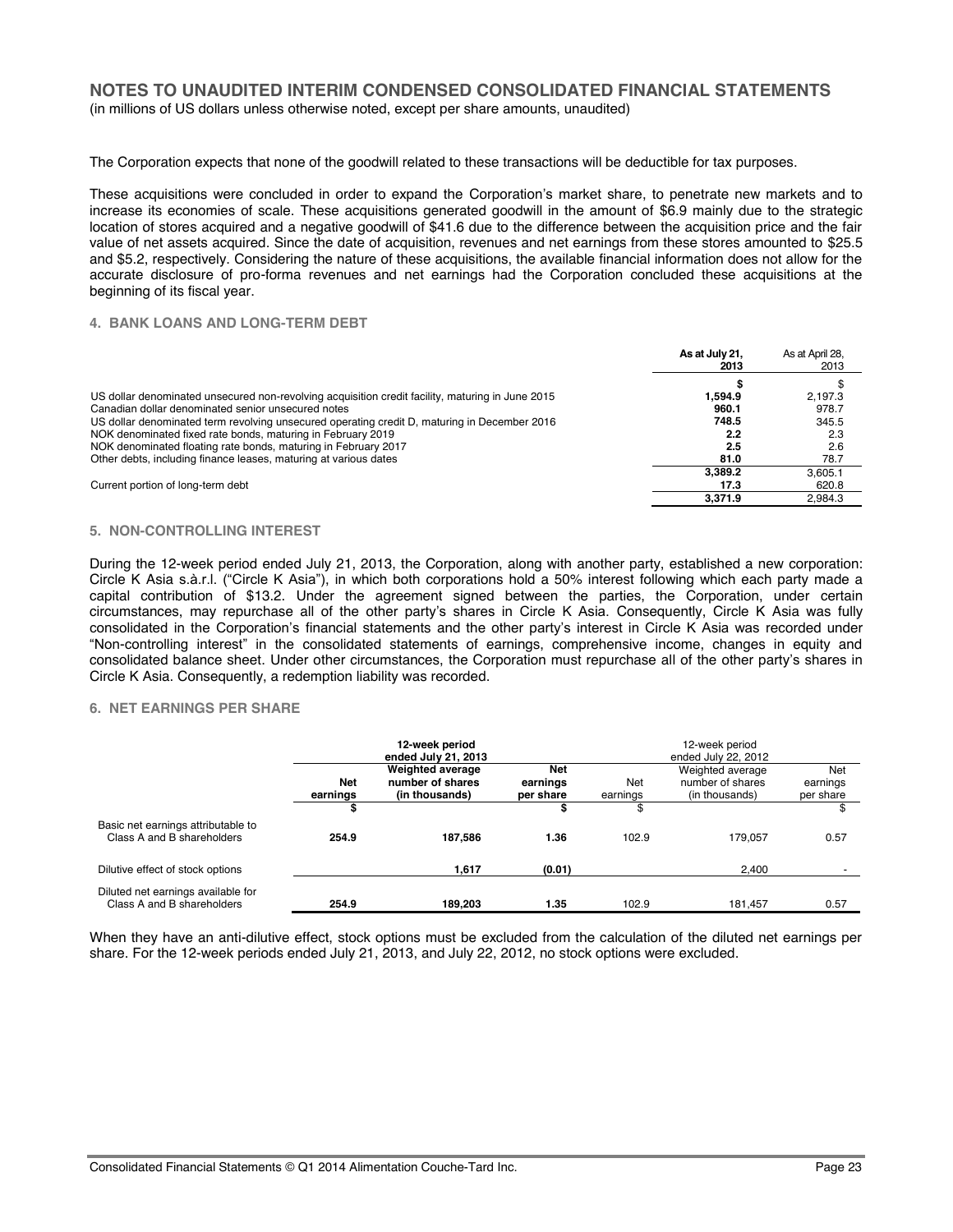## **7. ACCUMULATED OTHER COMPREHENSIVE INCOME**

## **As at July 21, 2013**

|                              |                   |            | <b>Net interest</b> |           | <b>Cumulative</b> | Accumulated   |
|------------------------------|-------------------|------------|---------------------|-----------|-------------------|---------------|
|                              | <b>Cumulative</b> | <b>Net</b> | on                  |           | net               | other         |
|                              | translation       | investment | investment          | Cash flow | actuarial         | comprehensive |
|                              | adiustment        | hedae      | hedae               | hedae     | loss              | income        |
|                              |                   |            |                     |           |                   |               |
| Balance, before income taxes | 116.6             | (29.3)     | 3.7                 | 2.1       | (7.1)             | 86.0          |
| Less: Income taxes           | $\blacksquare$    | (5.9)      | 1.0                 | 0.4       | (2.0)             | (6.5)         |
| Balance, net of income taxes | 116.6             | (23.4)     | 2.7                 | 1.7       | (5.1)             | 92.5          |

#### As at July 22, 2012

|                              |             |           |            | Total<br>accumulated |               |        |
|------------------------------|-------------|-----------|------------|----------------------|---------------|--------|
|                              | Cumulative  |           | Cumulative |                      | Non-          | other  |
|                              | translation | Cash flow |            | controlling          | comprehensive |        |
|                              | adiustment  | hedae     | loss       | Total                | interest      | income |
|                              |             |           |            |                      |               |        |
| Balance, before income taxes | 28.7        | 3.2       | (8.4)      | 23.5                 | 7.9           | 31.4   |
| Less: Income taxes           |             | 0.7       | (2.3)      | (1.6)                |               | (1.6)  |
| Balance, net of income taxes | 28.7        | $2.5\,$   | (6.1)      | 25.1                 | 7.9           | 33.0   |

#### **8. CAPITAL STOCK**

## **Stock options**

For the 12-week period ended July 21, 2013, a total of 126,810 stock options were exercised (23,220 for the 12-week period ended July 22, 2012).

#### **Issued and outstanding shares**

As at July 21, 2013, the Corporation has 49,367,280 (53,651,712 as at July 22, 2012) issued and outstanding Class A multiple voting shares each comprising ten votes per share and 138,310,393 (125,415,901 as at July 22, 2012) outstanding Class B subordinate voting shares each comprising one vote per share.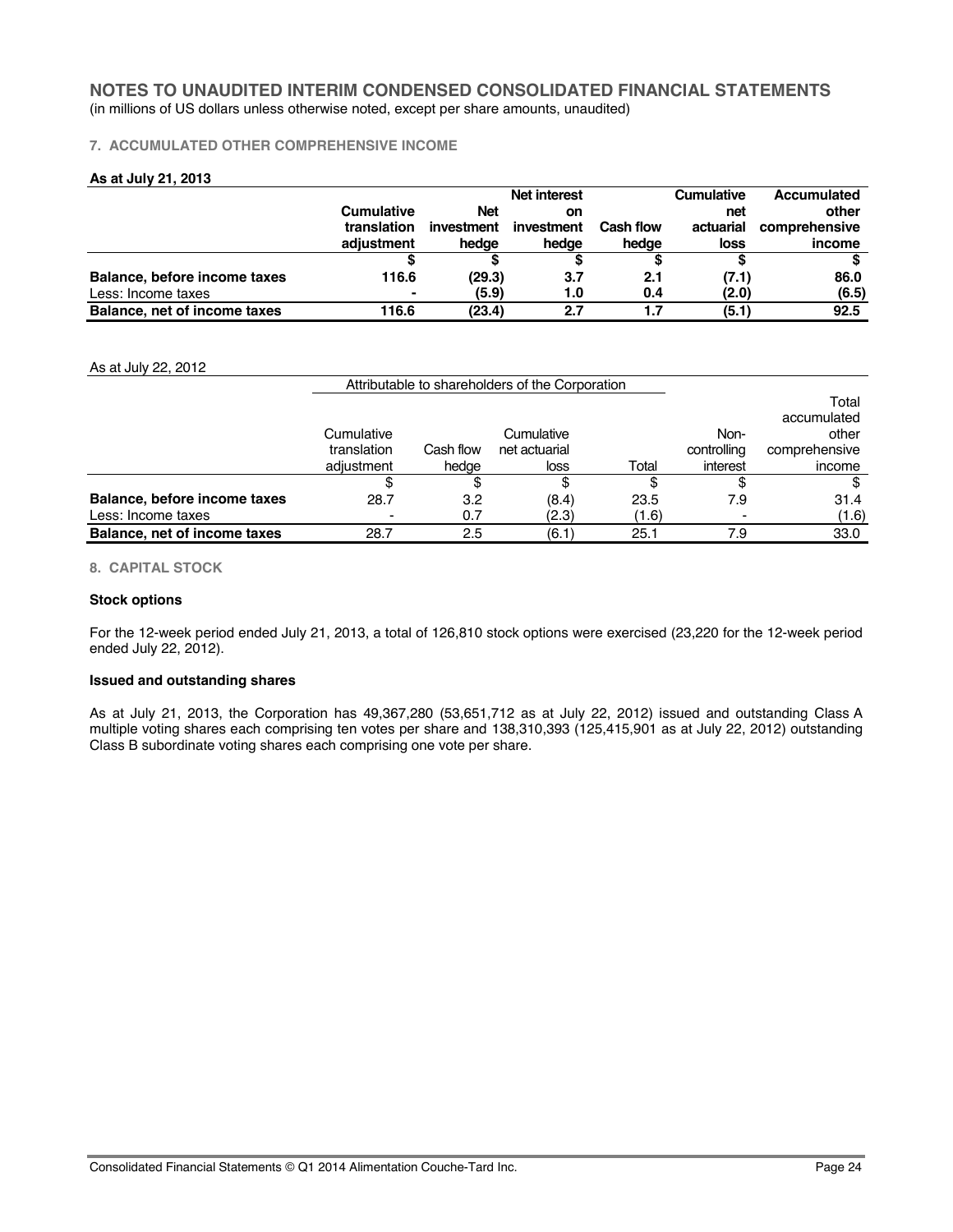## **9. SEGMENTED INFORMATION**

The Corporation operates convenience stores in the United States, in Europe and in Canada. It essentially operates in one reportable segment, the sale of goods for immediate consumption, road transportation fuel and other products mainly through corporate stores and franchise operations. The Corporation operates its convenience store chain under several banners, including Couche-Tard, Mac's, Circle K and Statoil. Revenues from external customers mainly fall into three categories: merchandise and services, road transportation fuel and other.

Information on the principal revenue classes as well as geographic information is as follows:

|                                                     |               | 12-week period<br>ended July 21, 2013 |         |              |               | 12-week period<br>ended July 22, 2012 |         |         |  |
|-----------------------------------------------------|---------------|---------------------------------------|---------|--------------|---------------|---------------------------------------|---------|---------|--|
|                                                     | <b>United</b> |                                       |         |              | United        |                                       |         |         |  |
|                                                     | <b>States</b> | <b>Europe</b>                         | Canada  | <b>Total</b> | <b>States</b> | Europe                                | Canada  | Total   |  |
|                                                     | S             |                                       |         | \$           | \$            | \$                                    | \$      | \$      |  |
| <b>External customer</b><br>revenues <sup>(a)</sup> |               |                                       |         |              |               |                                       |         |         |  |
| Merchandise and services                            | 1,153.7       | 248.5                                 | 545.5   | 1.947.7      | 1.088.9       | 31.5                                  | 553.5   | 1,673.9 |  |
| Road transportation fuel                            | 3,599.9       | 2,052.1                               | 692.5   | 6.344.5      | 3.343.4       | 221.8                                 | 662.8   | 4,228.0 |  |
| Other                                               | 2.4           | 606.5                                 | 0.1     | 609.0        | 1.5           | 109.1                                 | 0.1     | 110.7   |  |
|                                                     | 4,756.0       | 2,907.1                               | 1,238.1 | 8,901.2      | 4,433.8       | 362.4                                 | 1,216.4 | 6,012.6 |  |
| <b>Gross Profit</b>                                 |               |                                       |         |              |               |                                       |         |         |  |
| Merchandise and services                            | 372.0         | 101.0                                 | 185.3   | 658.3        | 362.9         | 12.2                                  | 189.6   | 564.7   |  |
| Road transportation fuel                            | 190.0         | 209.1                                 | 36.7    | 435.8        | 220.2         | 27.2                                  | 37.0    | 284.4   |  |
| Other                                               | 2.4           | 86.4                                  | 0.1     | 88.9         | 1.5           | 8.3                                   | 0.1     | 9.9     |  |
|                                                     | 564.4         | 396.5                                 | 222.1   | 1,183.0      | 584.6         | 47.7                                  | 226.7   | 859,0   |  |
| Total long-term assets (b)                          | 2.798.6       | 3.760.1                               | 614.2   | 7,172.9      | 2.472.6       | 3.734.6                               | 611.4   | 6.818.6 |  |

(a) Geographic areas are determined according to where the Corporation generates operating income (where the sale takes place) and according to the location of the long-term assets.

(b) Excluding financial instruments, deferred tax assets and post-employment benefit assets.

## **10. FAIR VALUES**

The fair value of Trade accounts receivable and vendor rebates receivable, Credit and debit cards receivable and Accounts payable and accrued liabilities is comparable to their carrying amount given their short maturity. The fair value of Obligations related to buildings and equipment under finance leases is comparable to its carrying amount given that rent is generally at market value. The carrying value of the Term revolving unsecured operating credits and Unsecured non-revolving acquisition credit approximates their fair value given that their credit spread is similar to the credit spread the Corporation would obtain in similar conditions at the reporting date.

The following methods and assumptions were used to determine the estimated fair value of each class of financial instruments:

- The fair value of the investment contract including an embedded total return swap is based on the fair market value of the Corporation's Class B shares which is \$18.7 as at July 21, 2013 (\$19.1 as at April 28, 2013);
- x The fair value of the senior unsecured notes are based on comparable market prices which is \$948.3 as at July 21, 2013 (\$1,002.6 as at April 28, 2013);
- The fair value of the cross-currency interest rate swaps is determined based on market rates obtained from the Corporation's financial institutions for similar financial instrument which is \$29.3 as at July 21, 2013 (\$20.4 as at April 28, 2013);

#### **Fair value hierarchy**

Fair value measurements are categorized in accordance with the following levels:

- Level 1: quoted prices (unadjusted) in active markets for identical assets or liabilities;
- Level 2: inputs other than quoted prices included in Level 1 but that are observable for the asset or liability, either directly or indirectly; and
- Level 3: inputs for the asset or liability that are not based on observable market data.

The Corporation categorized the fair value measurement of the Instrument including an embedded total return swap and the cross currency interest rate swap in Level 2, as they are primarily derived from observable market inputs that are, quoted market prices.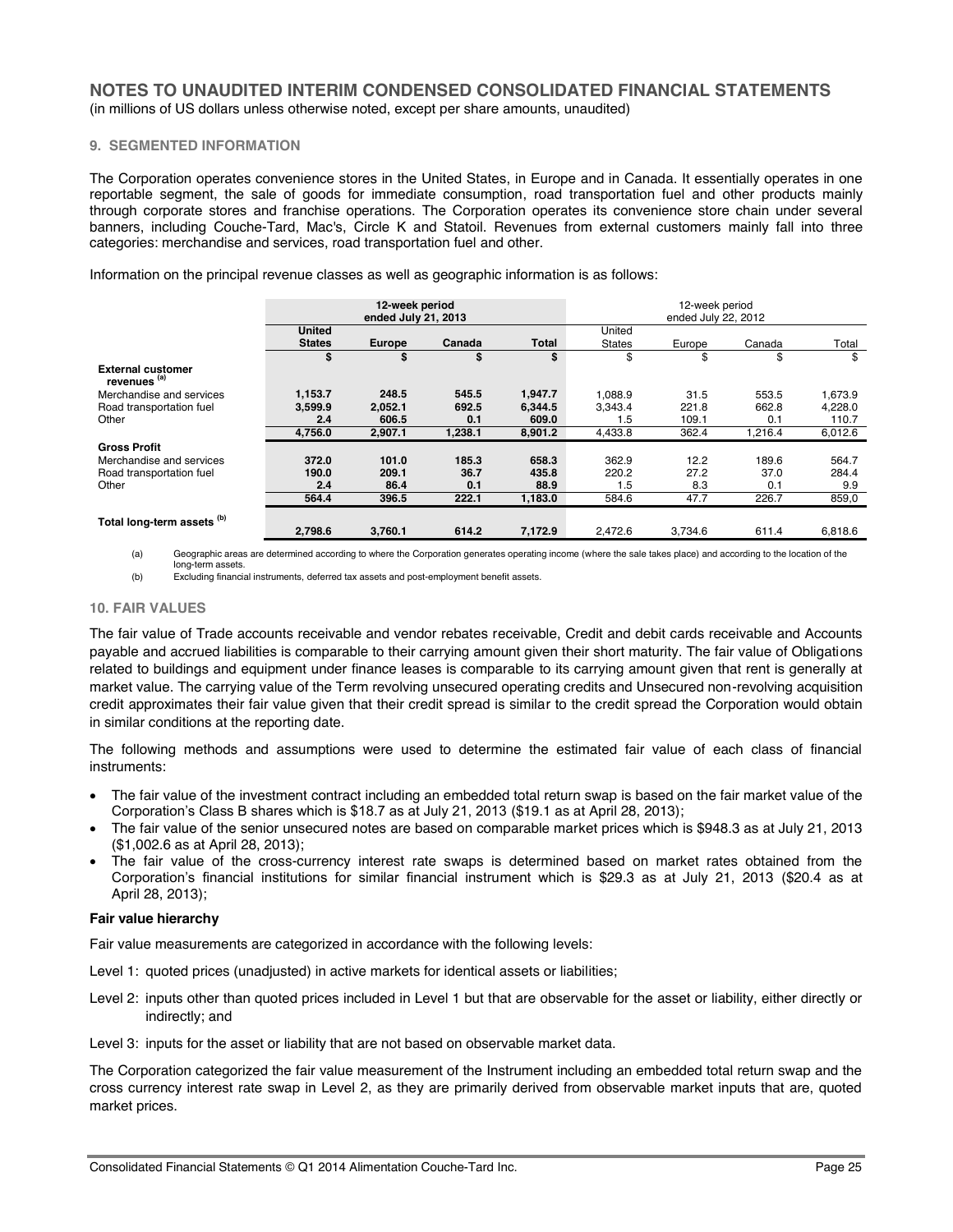## **11. SUBSEQUENT EVENTS**

## **Issuance of Canadian dollar denominated senior unsecured notes**

On August 21, 2013, the Corporation issued Canadian dollar denominated senior unsecured notes totalling CA\$300.0, maturing August 21, 2020 and bearing interest at a rate of 4.214%. Interest is payable semi-annually on August 21<sup>st</sup> and February 21<sup>st</sup> of each year. The net proceeds from the issuance, which were approximately CA\$298.0 (\$286.0), were used to repay a portion of the Corporation's acquisition facility.

#### **Dividends**

During its August 30, 2013 meeting, the Corporation's Board of Directors declared a quarterly dividend of CA¢8.75 per share for the first quarter of fiscal 2014 to shareholders on record as at September 11, 2013 and approved its payment for September 25, 2013. This is an eligible dividend within the meaning of the Income Tax Act of Canada.